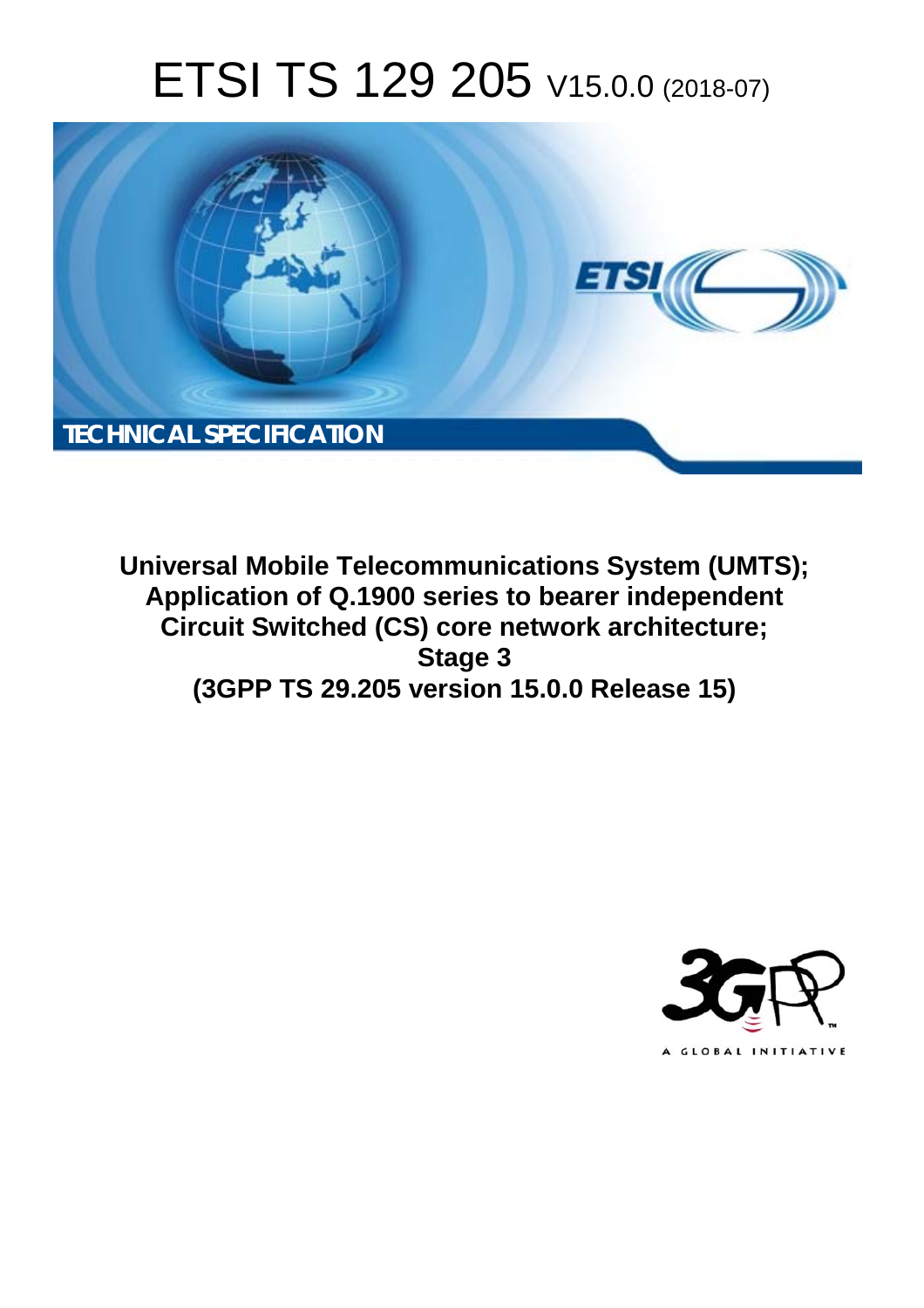Reference RTS/TSGC-0429205vf00

> Keywords UMTS

#### *ETSI*

#### 650 Route des Lucioles F-06921 Sophia Antipolis Cedex - FRANCE

Tel.: +33 4 92 94 42 00 Fax: +33 4 93 65 47 16

Siret N° 348 623 562 00017 - NAF 742 C Association à but non lucratif enregistrée à la Sous-Préfecture de Grasse (06) N° 7803/88

#### *Important notice*

The present document can be downloaded from: <http://www.etsi.org/standards-search>

The present document may be made available in electronic versions and/or in print. The content of any electronic and/or print versions of the present document shall not be modified without the prior written authorization of ETSI. In case of any existing or perceived difference in contents between such versions and/or in print, the only prevailing document is the print of the Portable Document Format (PDF) version kept on a specific network drive within ETSI Secretariat.

Users of the present document should be aware that the document may be subject to revision or change of status. Information on the current status of this and other ETSI documents is available at <https://portal.etsi.org/TB/ETSIDeliverableStatus.aspx>

If you find errors in the present document, please send your comment to one of the following services: <https://portal.etsi.org/People/CommiteeSupportStaff.aspx>

#### *Copyright Notification*

No part may be reproduced or utilized in any form or by any means, electronic or mechanical, including photocopying and microfilm except as authorized by written permission of ETSI. The content of the PDF version shall not be modified without the written authorization of ETSI. The copyright and the foregoing restriction extend to reproduction in all media.

> © ETSI 2018. All rights reserved.

**DECT**TM, **PLUGTESTS**TM, **UMTS**TM and the ETSI logo are trademarks of ETSI registered for the benefit of its Members. **3GPP**TM and **LTE**TM are trademarks of ETSI registered for the benefit of its Members and of the 3GPP Organizational Partners. **oneM2M** logo is protected for the benefit of its Members.

**GSM**® and the GSM logo are trademarks registered and owned by the GSM Association.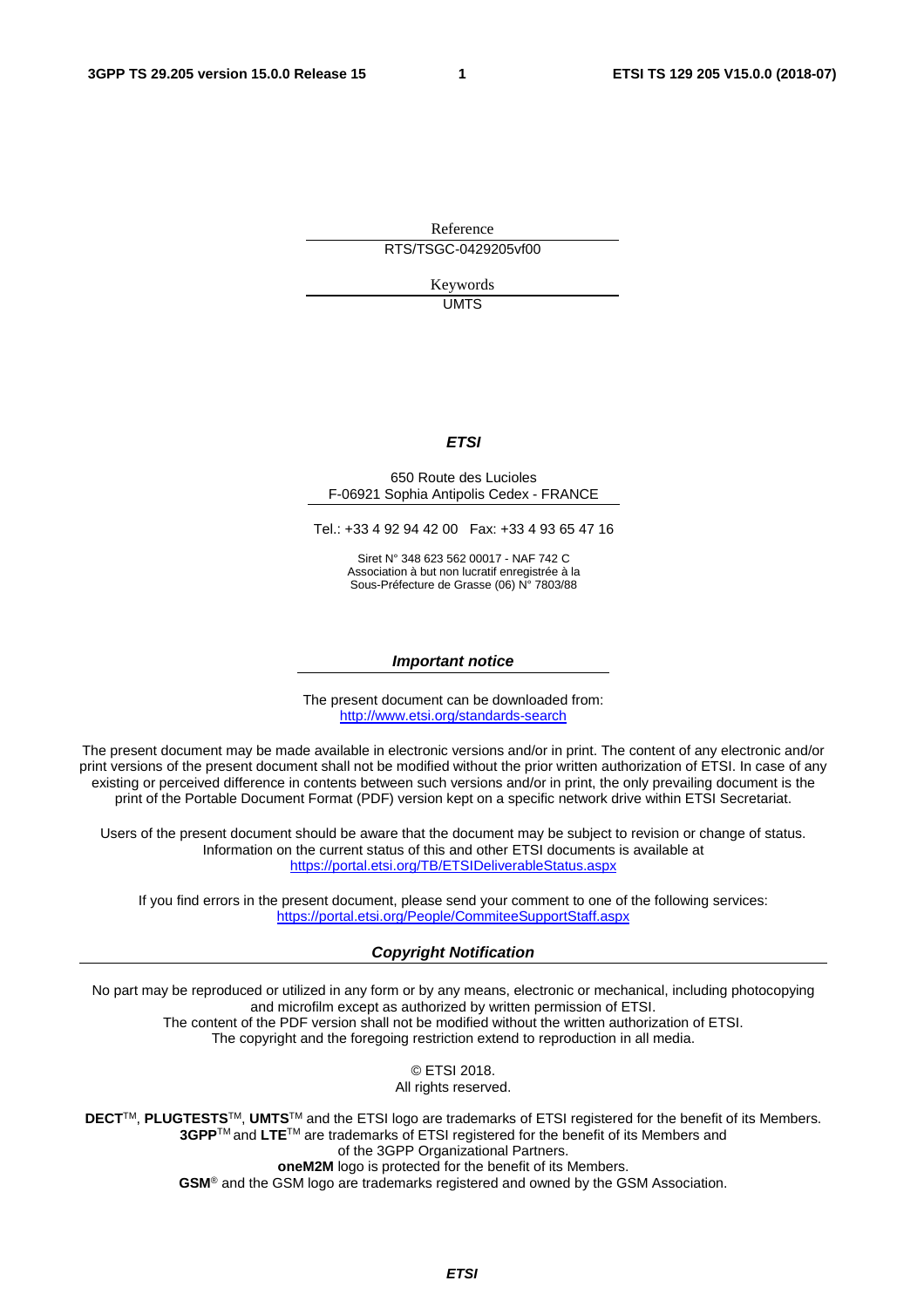## Intellectual Property Rights

#### Essential patents

IPRs essential or potentially essential to normative deliverables may have been declared to ETSI. The information pertaining to these essential IPRs, if any, is publicly available for **ETSI members and non-members**, and can be found in ETSI SR 000 314: *"Intellectual Property Rights (IPRs); Essential, or potentially Essential, IPRs notified to ETSI in respect of ETSI standards"*, which is available from the ETSI Secretariat. Latest updates are available on the ETSI Web server ([https://ipr.etsi.org/\)](https://ipr.etsi.org/).

Pursuant to the ETSI IPR Policy, no investigation, including IPR searches, has been carried out by ETSI. No guarantee can be given as to the existence of other IPRs not referenced in ETSI SR 000 314 (or the updates on the ETSI Web server) which are, or may be, or may become, essential to the present document.

#### **Trademarks**

The present document may include trademarks and/or tradenames which are asserted and/or registered by their owners. ETSI claims no ownership of these except for any which are indicated as being the property of ETSI, and conveys no right to use or reproduce any trademark and/or tradename. Mention of those trademarks in the present document does not constitute an endorsement by ETSI of products, services or organizations associated with those trademarks.

## Foreword

This Technical Specification (TS) has been produced by ETSI 3rd Generation Partnership Project (3GPP).

The present document may refer to technical specifications or reports using their 3GPP identities, UMTS identities or GSM identities. These should be interpreted as being references to the corresponding ETSI deliverables.

The cross reference between GSM, UMTS, 3GPP and ETSI identities can be found under [http://webapp.etsi.org/key/queryform.asp.](http://webapp.etsi.org/key/queryform.asp)

## Modal verbs terminology

In the present document "**shall**", "**shall not**", "**should**", "**should not**", "**may**", "**need not**", "**will**", "**will not**", "**can**" and "**cannot**" are to be interpreted as described in clause 3.2 of the [ETSI Drafting Rules](https://portal.etsi.org/Services/editHelp!/Howtostart/ETSIDraftingRules.aspx) (Verbal forms for the expression of provisions).

"**must**" and "**must not**" are **NOT** allowed in ETSI deliverables except when used in direct citation.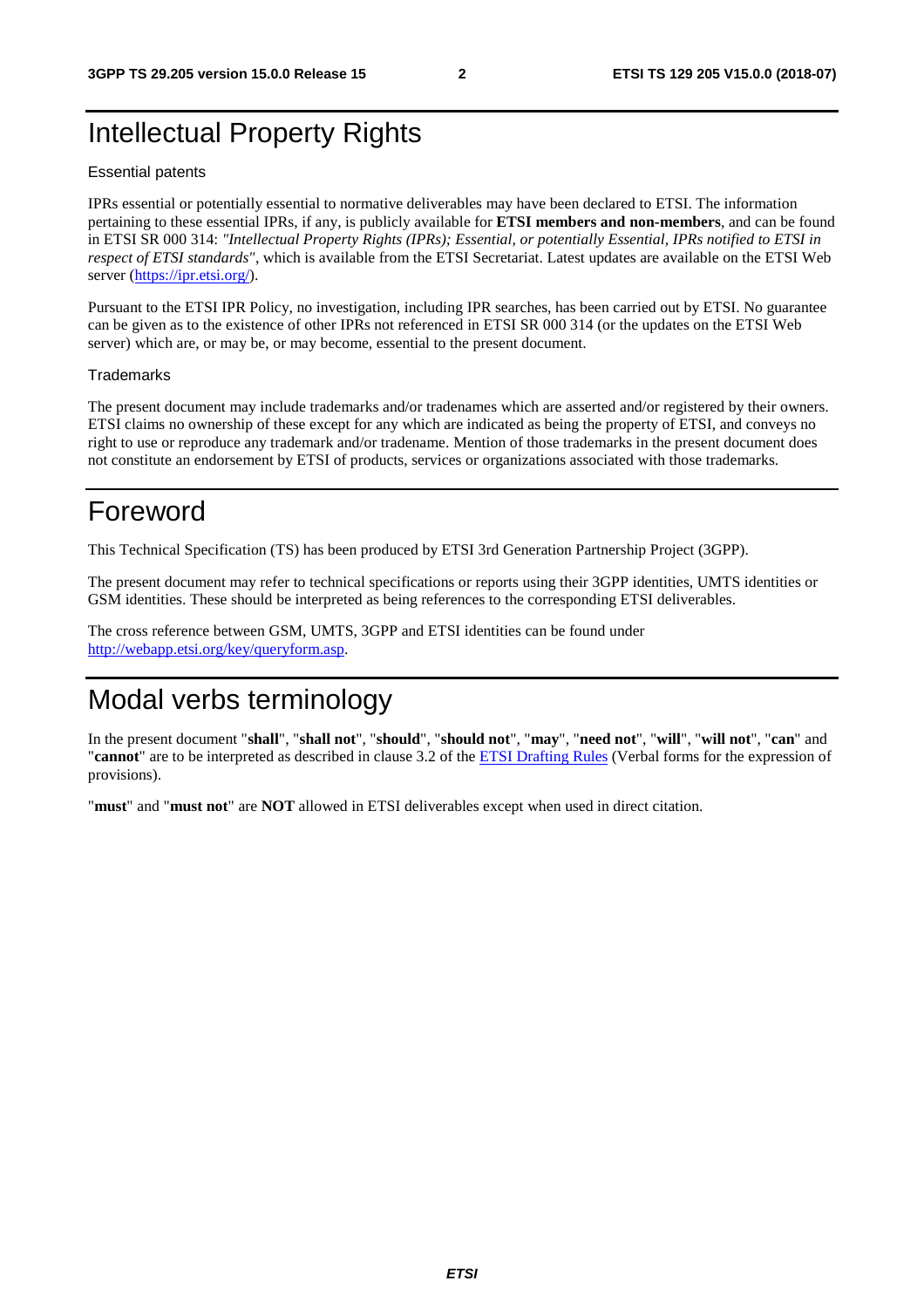## Contents

| 1              |                             |  |
|----------------|-----------------------------|--|
| 2              |                             |  |
| 3              |                             |  |
| 3.1            |                             |  |
| 3.2<br>3.3     |                             |  |
|                |                             |  |
| 4              |                             |  |
| 4.1            |                             |  |
| 4.2            |                             |  |
| 4.3            |                             |  |
| 4.4            |                             |  |
| 4.5            |                             |  |
| 4.5.1          |                             |  |
| 4.5.2          |                             |  |
| 4.5.3          |                             |  |
|                |                             |  |
| Annex A:       |                             |  |
|                | <b>Annex B</b> (normative): |  |
| B.1            |                             |  |
|                |                             |  |
| B.2            |                             |  |
| B.2.1          |                             |  |
| B.2.1.1        |                             |  |
| B.2.1.2        |                             |  |
| B.2.1.3        |                             |  |
| B.2.1.4        |                             |  |
| B.2.1.5        |                             |  |
| B.2.1.6        |                             |  |
| B.2.1.7        |                             |  |
| B.2.1.8        |                             |  |
| <b>B.2.1.9</b> |                             |  |
| B.2.1.10       |                             |  |
| B.2.1.11       |                             |  |
| B.2.1.12       |                             |  |
| <b>B.2.2</b>   |                             |  |
|                | <b>Annex C</b> (normative): |  |
| C.1            |                             |  |
| C.2            |                             |  |
| C.2.1          |                             |  |
| C.2.1.1        |                             |  |
| C.2.1.2        |                             |  |
| C.2.1.3        |                             |  |
| C.2.1.4        |                             |  |
| C.2.2          |                             |  |
| C.2.2.1        |                             |  |
| C.2.2.2        |                             |  |
| C.2.2.3        |                             |  |
|                |                             |  |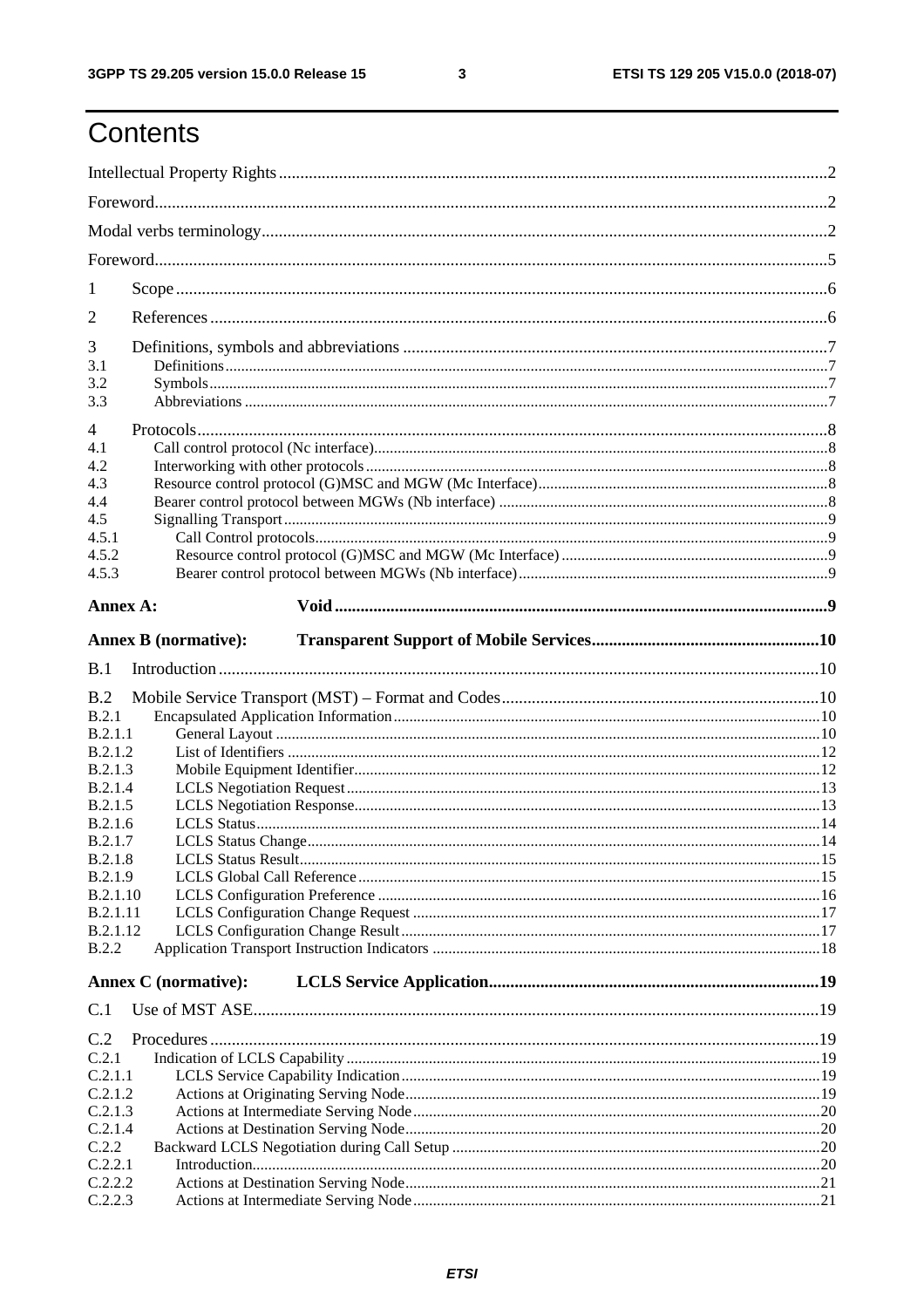$\overline{\mathbf{4}}$ 

| C.2.2.4 |                               |  |
|---------|-------------------------------|--|
| C.2.3   |                               |  |
| C.2.3.1 |                               |  |
| C.2.3.2 |                               |  |
| C.2.3.3 |                               |  |
| C.2.3.4 |                               |  |
| C.2.4   |                               |  |
| C.2.4.1 |                               |  |
| C.2.4.2 |                               |  |
| C.2.4.3 |                               |  |
| C.2.4.4 |                               |  |
| C.2.5   |                               |  |
| C.2.5.1 |                               |  |
| C.2.5.2 |                               |  |
| C.2.5.3 |                               |  |
| C.2.5.4 |                               |  |
| C.2.6   |                               |  |
| C.2.6.1 |                               |  |
| C.2.6.2 |                               |  |
| C.2.6.3 |                               |  |
| C.2.6.4 |                               |  |
|         | <b>Annex D</b> (informative): |  |
|         |                               |  |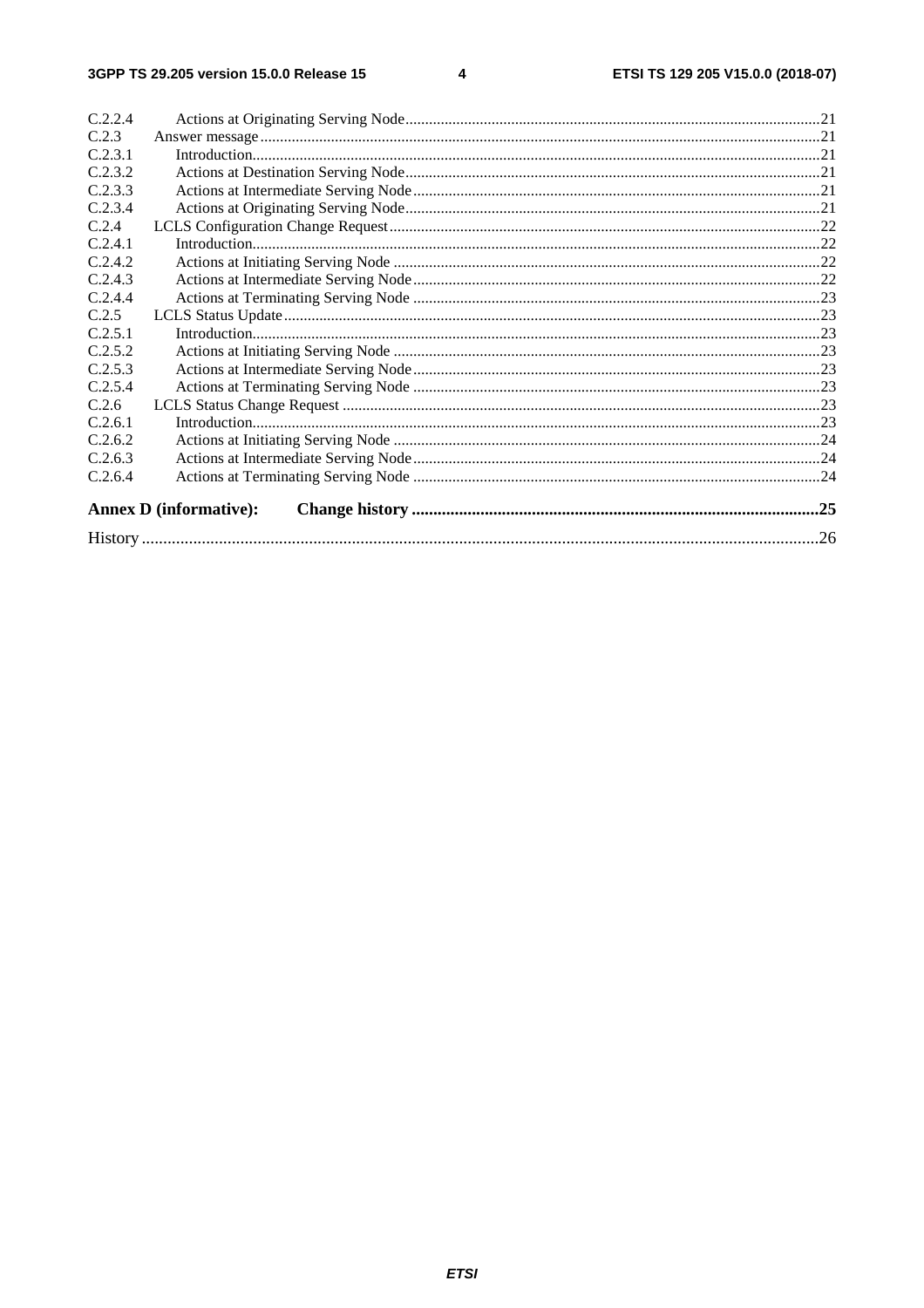## Foreword

This Technical Specification has been produced by the 3rd Generation Partnership Project (3GPP).

The contents of the present document are subject to continuing work within the TSG and may change following formal TSG approval. Should the TSG modify the contents of the present document, it will be re-released by the TSG with an identifying change of release date and an increase in version number as follows:

Version x.y.z

where:

- x the first digit:
	- 1 presented to TSG for information;
	- 2 presented to TSG for approval;
	- 3 or greater indicates TSG approved document under change control.
- y the second digit is incremented for all changes of substance, i.e. technical enhancements, corrections, updates, etc.
- z the third digit is incremented when editorial only changes have been incorporated in the document.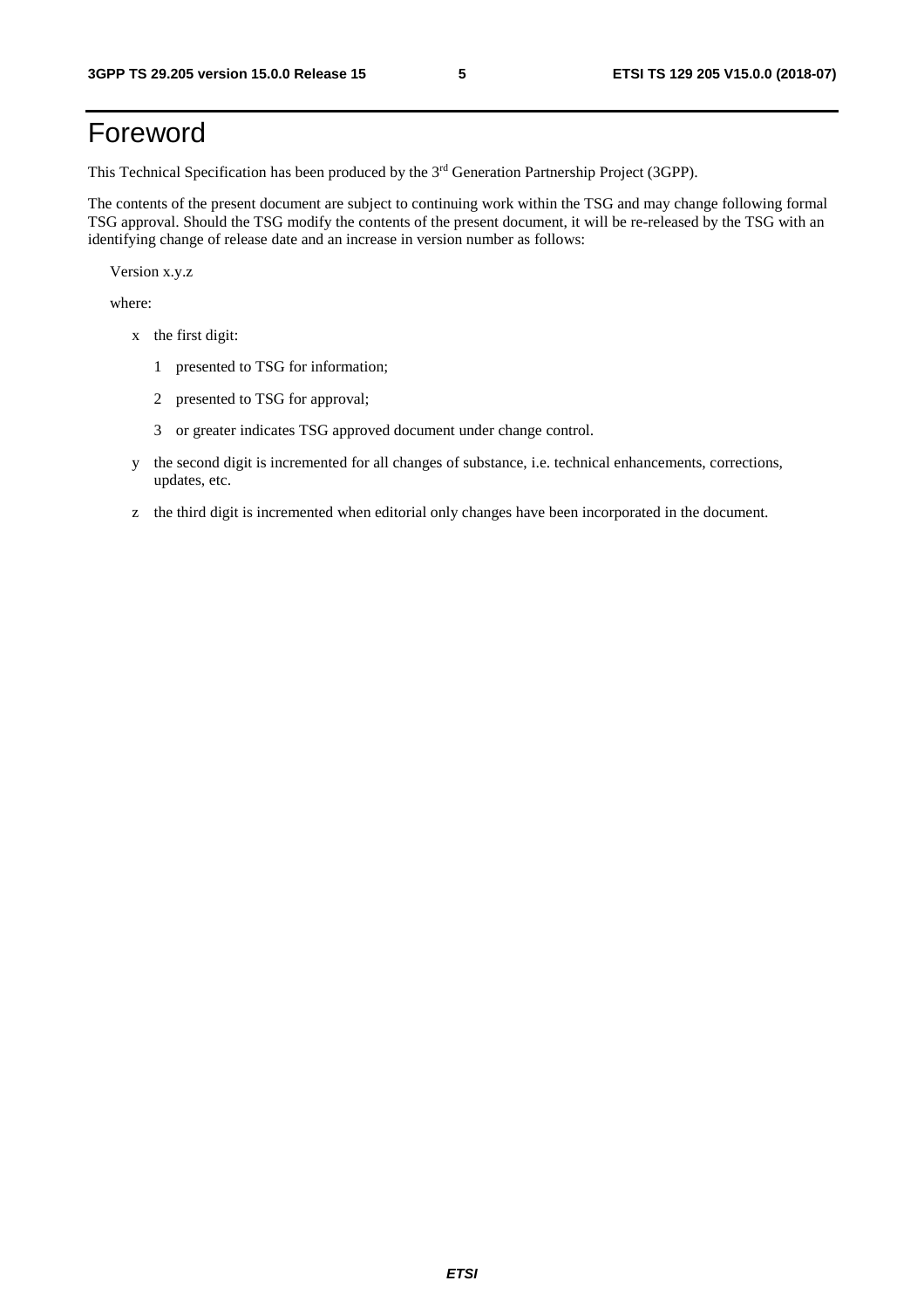## 1 Scope

The present document describes the protocols to be used when ITU-T Q.1902 "Bearer Independent Call Control" is used as call control protocol in a 3GPP Bearer Independent CS core network 3GPP TS 23.205 [1] The Q.1902 operates between (G)MSC servers .The BICC architecture as described in ITU-T Q.1902 [6]-[10] consists of a number of protocols. The following types of protocols are described: call control protocol, bearer control protocols and a resource control protocol for this architecture. The architecture complies with the requirements imposed by 3GPP TS 23.205 [1] and TS 23.153 [2].

The present document is valid for a 3<sup>rd</sup> generation PLMN (UMTS) complying with Release 4 and later.

Note: Q.1902 can be used in other network architectures than the one defined in 3GPP TS 23.205 [1]

## 2 References

The following documents contain provisions which, through reference in this text, constitute provisions of the present document.

- References are either specific (identified by date of publication, edition number, version number, etc.) or non-specific.
- For a specific reference, subsequent revisions do not apply.
- For a non-specific reference, the latest version applies. In the case of a reference to a 3GPP document (including a GSM document), a non-specific reference implicitly refers to the latest version of that document *in the same Release as the present document*.
- [1] 3GPP TS 23.205: "Bearer Independent CS Core Network Stage 2".
- [2] 3GPP TS 23153: "Out of Band Transcoder Control Stage 2".
- [3] 3GPP TS 29.232: "Media Gateway Controller (MGC) Media Gateway (MGW) Interface; Stage 3".
- [4] 3GPP TS 29.414: "Core Network Nb Data Transport and Signalling Transport".
- [5] ITU-T Recommendation Q.765.5 (06/2000): "Application Transport Mechanism".
- [6] ITU-T Recommendation Q.1902.1 (07/2001): "Bearer Independent Call Control CS2 Functional Description". Inclusive Amendment 3: "Support for the Customized Alerting Tone (CAT) service".
- [7] ITU-T Recommendation Q.1902.2 (07/2001): "Bearer Independent Call Control CS2 General functions of messages and parameters". Inclusive Amendment 5: "Support for the Customized Alerting Tone (CAT) service".
- [8] ITU-T Q.1902.3 (07/2001): "Bearer Independent Call Control CS2 Formats and Codes". Inclusive Amendment 5: "Support for the Customized Alerting Tone (CAT) service".
- [9] ITU-T Recommendation Q.1902.4 (07/2001): "Bearer Independent Call Control CS2 Basic Call Procedures".
- [10] ITU-T Recommendation Q.1902.5 (07/2001): "Exceptions to the Application Transport Mechanism in the Context of Bearer Independent Call Control".
- [11] ITU-T Recommendation Q.1902. 6 (07/2001): "Generic Signalling Procedures for the support of the ISDN User Part Supplementary Services and for bearer redirection".
- [12] ITU-T Recommendation Q.1950 (07/2001): "Call Bearer Control Protocol".
- [13] ITU-T Recommendations Q.2630.1 (12/1999), Q.2630.2 (12/2000): "AAL type 2 signalling protocol".
- [14] ITU-T Recommendation Q.1990 (07/2001): "BICC Bearer Control tunnelling protocol".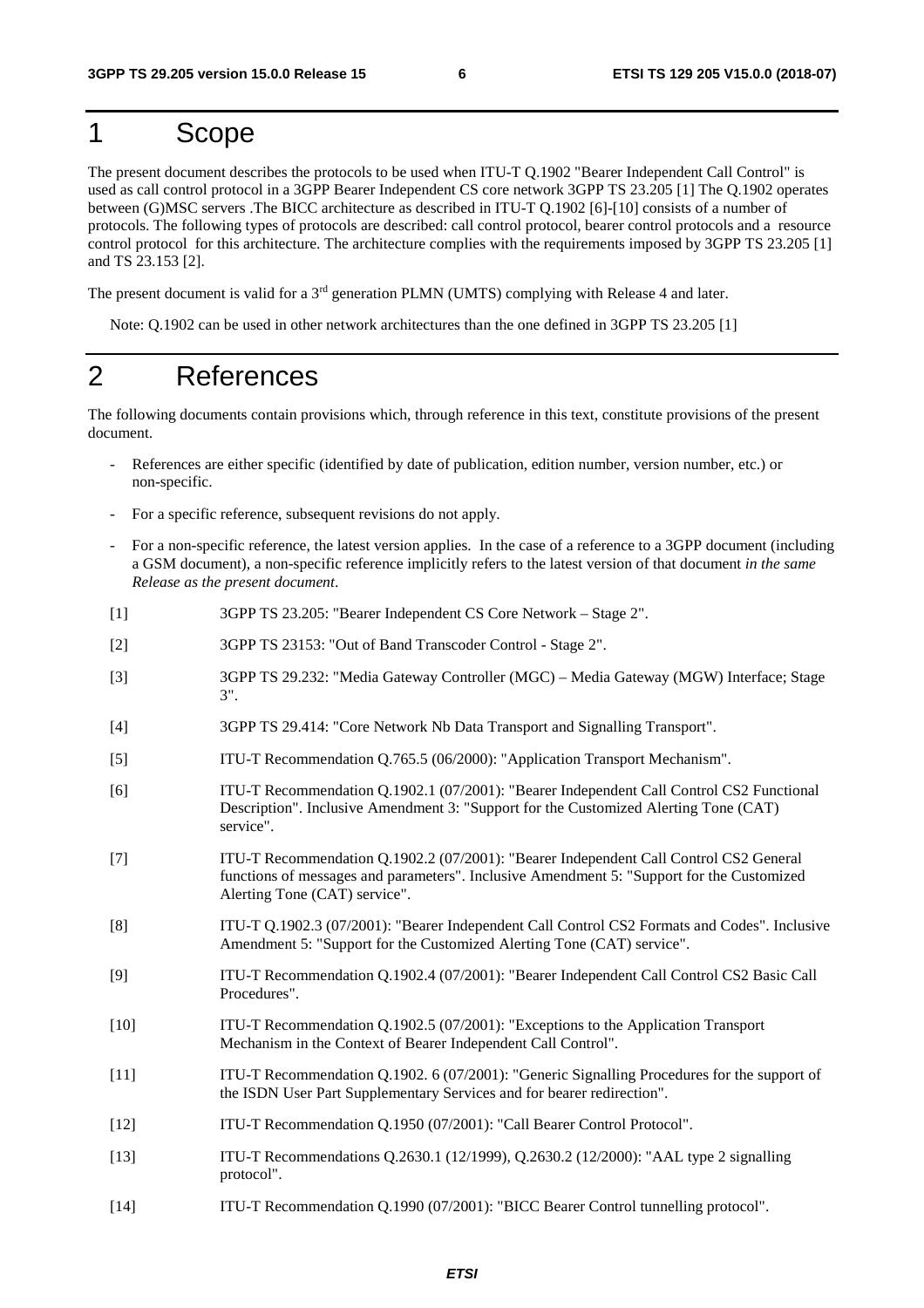| ITU-T Recommendation Q.1970 (07/2001): "BICC IP Bearer Control protocol".                                                                                                           |
|-------------------------------------------------------------------------------------------------------------------------------------------------------------------------------------|
| ITU-T Recommendation Q.1912.1 (07/2001): "Interworking between Signalling System No. 7<br>ISDN user part and the Bearer Independent Call Control protocol".                         |
| ITU-T Recommendation Q.1912.2 (07/2001): "Interworking between selected Signalling System<br>(PSTN Access DSS1, C5, R1, R2, TUP) and the Bearer Independent Call Control Protocol". |
| ITU-T Recommendation Q.2150.0 (05/2001): "Generic Signalling Transport Service".                                                                                                    |
| ITU-T Recommendation Q.2150.1 (05/2001): "Signalling Transport Converter on MTP3 and<br>MTP3b".                                                                                     |
| ITU-T Recommendation Q.2150.3 (12/2002): "Signalling Transport Converter on SCTP".                                                                                                  |
| ITU-T Recommendation H.248.4 (11/2000): "Gateway Control Protocol: Transport over SCTP".                                                                                            |
| 3GPP TS 29.202: "SS7 signalling transport in core network".                                                                                                                         |
| ITU-T Recommendation H.248.5 (11/2000): "Gateway control protocol: Transport over ATM".                                                                                             |
| ITU-T Q.765 (06/2000): "Signalling system No. 7 - Application transport mechanism".                                                                                                 |
| 3GPP TS 23.003: "Numbering, addressing and identification".                                                                                                                         |
| 3GPP TS 23.216: "Single Radio Voice Call Continuity (SRVCC); Stage 2".                                                                                                              |
| 3GPP TS 23.237: "IP Multimedia subsystem (IMS) Service Continuity; Stage 2".                                                                                                        |
| 3GPP TR 21.905: "Vocabulary for 3GPP Specifications".                                                                                                                               |
| 3GPP TS 23.284: "Local Call Local Switch; Stage 2".                                                                                                                                 |
|                                                                                                                                                                                     |

- 3 Definitions, symbols and abbreviations
- 3.1 Definitions

## 3.2 Symbols

For the purposes of the present document, the following symbols apply:

| N <sub>c</sub> | Interface between the (G)MSC servers.               |
|----------------|-----------------------------------------------------|
| Mc             | Interface between the server and the media gateway. |
| <b>Nb</b>      | Interface between media gateways (MGW).             |

## 3.3 Abbreviations

For the purposes of the present document, the abbreviations as defined in 3GPP TR 21.905 [28] and the following apply. An abbreviation defined in the present document takes precedence over the definition of the same abbreviation, if any, in3GPP TR 21.905 [28].

| <b>APM</b>     | <b>Application Transport Mechanism</b> |
|----------------|----------------------------------------|
|                | <b>Application Transport Message</b>   |
| APP            | <b>Application Transport Parameter</b> |
| <b>BAT</b>     | <b>Bearer Association Transport</b>    |
| <b>BICC</b>    | Bearer Independent Call Control        |
| C <sub>5</sub> | CCITT signalling system number 5       |
| <b>GCR</b>     | Global Call Reference                  |
| <b>LCLS</b>    | Local Call Local Switch                |
| M3UA           | MTP3 – User Adaptation Layer           |
| <b>MGC</b>     | Media Gateway Controller               |
| <b>MST</b>     | Mobile Service Transport               |
| R1             | Regional Signalling System 1           |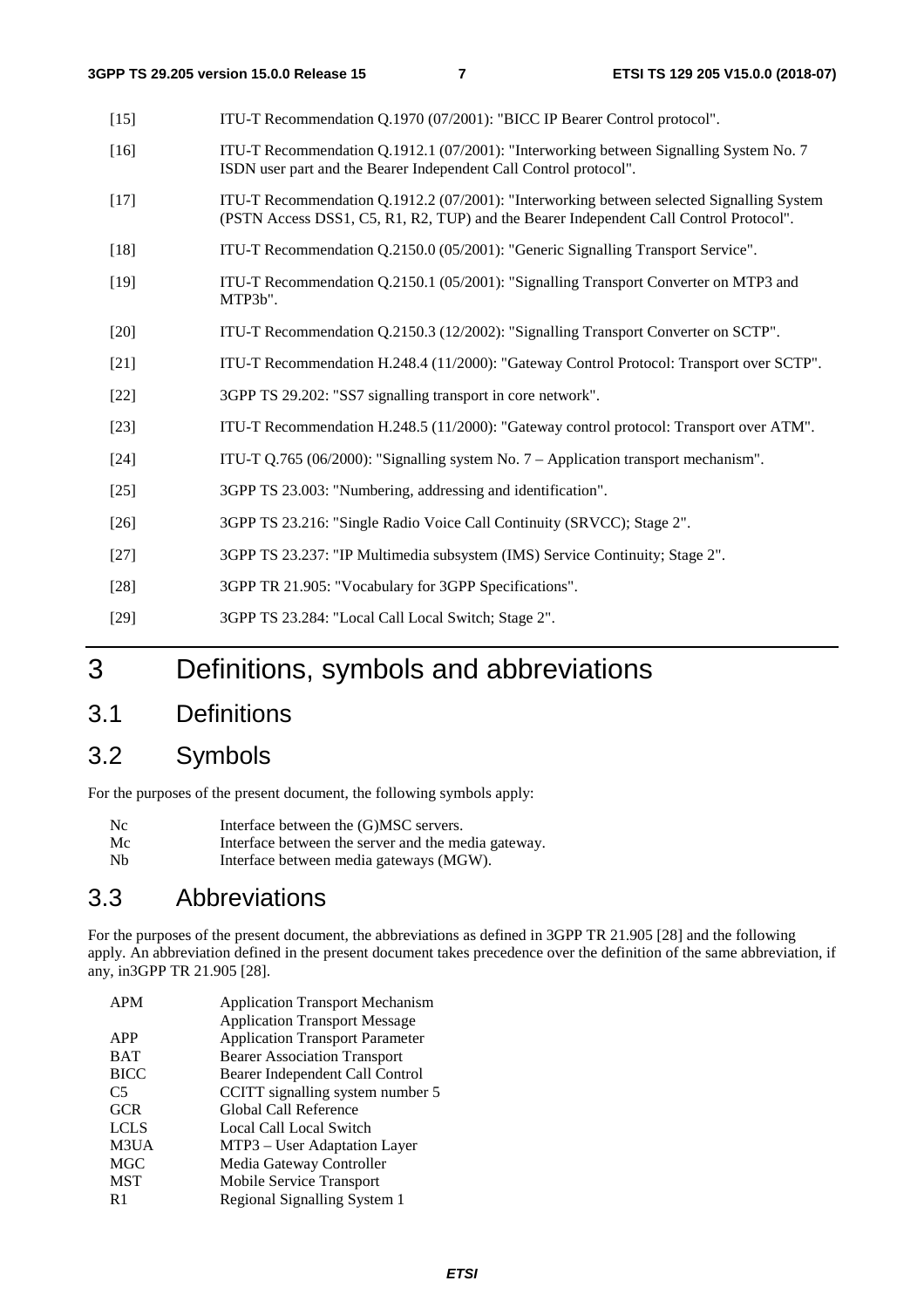| R <sub>2</sub> | Regional Signalling System 2                |
|----------------|---------------------------------------------|
| <b>SCTP</b>    | <b>Stream Control Transmission Protocol</b> |
| <b>SN</b>      | Serving Node                                |
| <b>TUP</b>     | <b>Telephony User Part</b>                  |

## 4 Protocols

Implementations providing any of the interfaces or protocols identified in the subclauses below shall implement the requirements of the specifications identified in those subclauses.

## 4.1 Call control protocol (Nc interface)

| Q.1902.1 | BICC PROTOCOL (CS2) FUNCTIONAL DESCRIPTION [6]                                                        |
|----------|-------------------------------------------------------------------------------------------------------|
| Q.1902.2 | BICC PROTOCOL (CS2) AND SIGNALLING SUSTEM NO 7 ISUP                                                   |
|          | GENERAL FUNCTIONS OF MESSAGES AND PARAMETERS [7]                                                      |
| Q.1902.3 | BICC PROTOCOL (CS2) AND SIGNALLING SYSTEM NO 7 ISUP                                                   |
|          | FORMATS AND CODES [8] (NOTE)                                                                          |
| Q.1902.4 | BICC (CS2) BASIC CALL PROCEDURES [9]                                                                  |
| Q.1902.5 | EXCEPTIONS TO THE APM IN THE CONTEXT OF BICC [10]                                                     |
|          | AMENDMENT TO ITU-T RECOMMENDATION Q.765.5 FOR BICC CS2 [5]                                            |
| Q.1902.6 | GENERIC SIGNALLING PROCEDURES AND SUPPORT OF THE ISDN USER PART                                       |
|          | SUPPLEMENTARY SERVICES WITH THE BEARER INDEPENDENT CALL CONTROL PROTOCOL                              |
|          | [11]                                                                                                  |
| NOTE:    | The "Backward CAT indicators" parameter shall be encoded as an optional 3-octet parameter in the ACM, |
|          | CPG and SEG messages rather than as a 1-octet parameter as incorrectly defined in Amendment 5 of ITU- |
|          | T Recommendation Q.1902.3 [8].                                                                        |

## 4.2 Interworking with other protocols

| Q.1912.1   ISUP-BICC INTERWORKING [16]                                                 |
|----------------------------------------------------------------------------------------|
| │Q.1912.2 │INTERWORKING BETWEEN SELECTED SIGNALLING SYSTEMS (PSTN ACCESS DSS1 C5 R1 R2 |
| TUP) AND THE BEARER INDEPENDENT CALL CONTROL PROTOCOL [17]                             |

## 4.3 Resource control protocol (G)MSC and MGW (Mc Interface)

3GPP TS 29.232 "Media Gateway Controller (MGC) – Media Gateway (MGW) Interface;Stage 3" [3]

## 4.4 Bearer control protocol between MGWs (Nb interface)

| 3GPP TS | "Core Network Nb Data Transport and Signalling Transport" [4]                                 |
|---------|-----------------------------------------------------------------------------------------------|
| 29.414  | including ITU-T Recommendation Q.1970 "IP bearer control protocol" [15], ITU-T Recommendation |
|         | Q.1990 "BICC tunneling control protocol" [14], ITU-T Recommendation Q.2630.1-2 "AAL type 2    |
|         | signalling protocol" [13].                                                                    |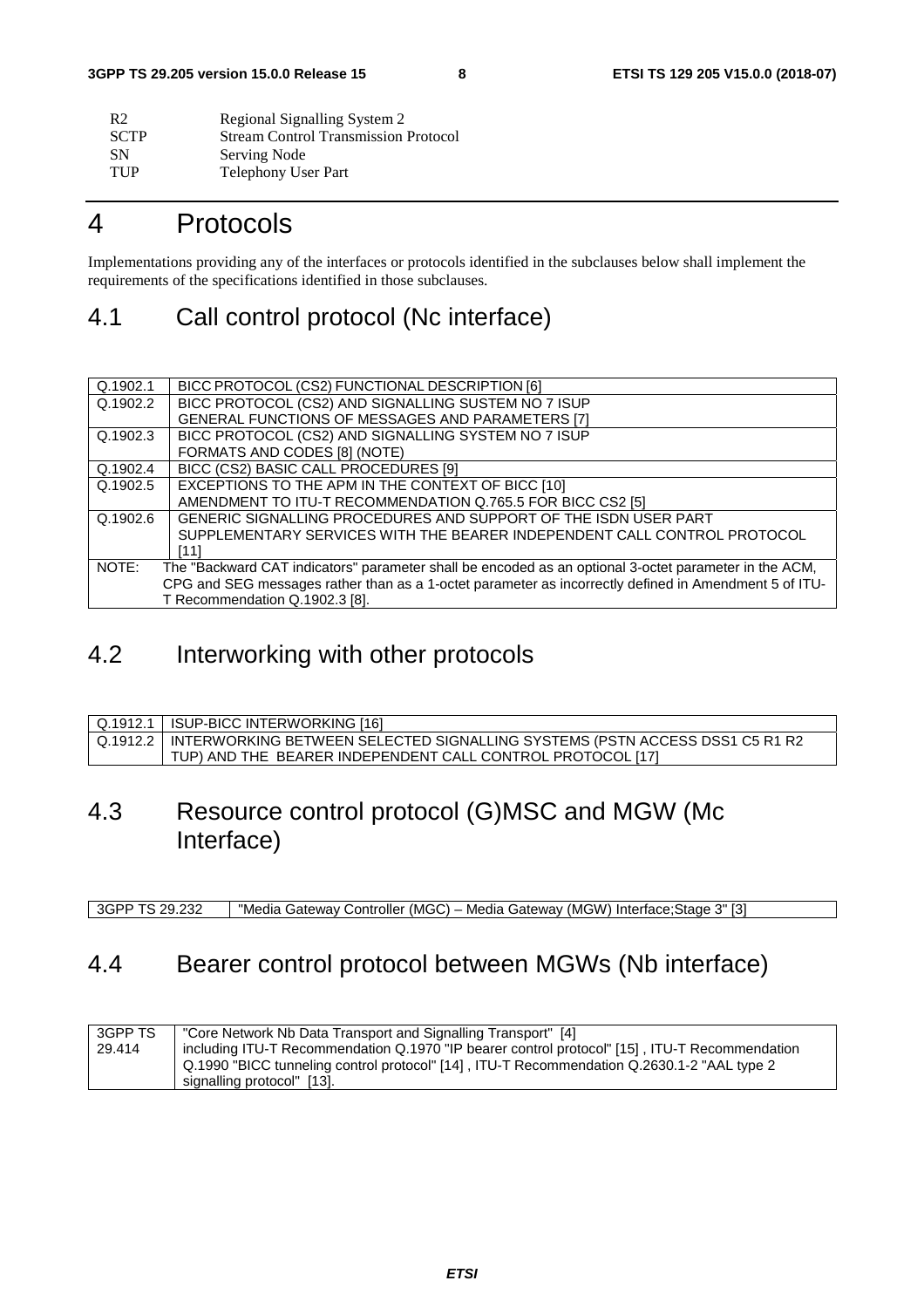## 4.5 Signalling Transport

## 4.5.1 Call Control protocols

| Q.2150.0       | "Generic Signalling Transport Service" [18]                                                |
|----------------|--------------------------------------------------------------------------------------------|
| Q.2150.1       | "Signalling Transport Converter on MTP3 and MTP3b" [19]                                    |
| Q.2150.3       | "Signalling Transport Converter on SCTP" [20]                                              |
| 3GPP TS 29.202 | "SS7 signalling transport in core network" [22] Annex A: The use of M3UA in 3GPP networks. |

## 4.5.2 Resource control protocol (G)MSC and MGW (Mc Interface)

| 3GPP TS | "Media Gateway Controller (MGC) - Media Gateway (MGW) Interface; Stage 3" [3]                       |
|---------|-----------------------------------------------------------------------------------------------------|
| 29.232  | including ITU-T Recommendation H.248.4 "Transport over SCTP" [21], ITU-T Recommendation H.248.5     |
|         | "Transport over ATM" [23], and 3GPP TS 29.202 "SS7 signalling transport in core network" [22] Annex |
|         | A: The use of M3UA in 3GPP networks.                                                                |

## 4.5.3 Bearer control protocol between MGWs (Nb interface)

| 3GPP TS | "Core Network Nb Data Transport and signalling transport" [4]                                      |
|---------|----------------------------------------------------------------------------------------------------|
| 29.414  | including ITU-T Recommendation Q.2630.1-2: "AAL type 2 signalling protocol" [13] and the tunnel-up |
|         | and tunnel-down procedure in 3GPP TS 29.232 [31]                                                   |

Annex A: Void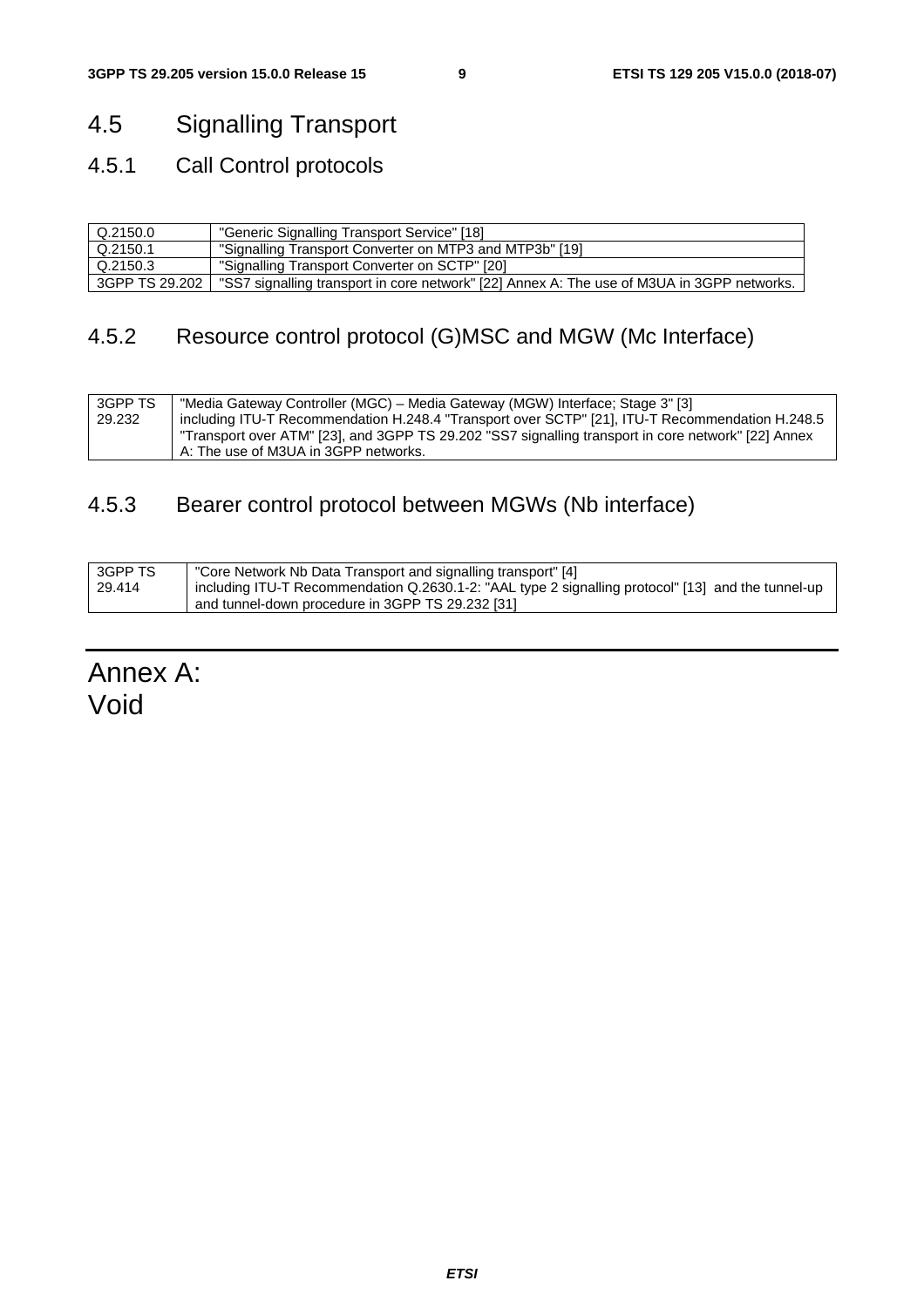## Annex B (normative): Transparent Support of Mobile Services

## B.1 Introduction

This Annex specifies a new mobile APM usage "Transparent support of mobile services".

In ITU-T Recommendation Q.1902.3 [8], for the Application Transport Parameter (APP), the following codepoint is defined to refer to this application context identifier (ACI):

0 0 0 0 1 1 1 MST <as defined in ETSI TS 129.205>

The text in ITU-T Recommendation Q.1902.5 [10] shall be followed when implementing this application with the following clarification:

where the text refers to BAT ASE this shall be interpreted to mean Mobile Service Transport (MST) service.

The MST service shall use implicit addressing; see ITU-T Recommendation Q.765 [24].

## B.2 Mobile Service Transport (MST) – Format and Codes

## B.2.1 Encapsulated Application Information

### B.2.1.1 General Layout

The general layout of the Encapsulated Application Information field of the Application Transport parameter as defined in ITU-T Recommendation Q.1902.3 [8] is shown in Table B.2.1.1.1.



#### **Table B.2.1.1.1: Encapsulated application information field**

Each information element within the Encapsulated Application Information field has the same structure. An information element consists of four fields which always appear in the following order: Identifier (one octet), Length indicator, Compatibility information, Contents.

The Identifier distinguishes one type from another one and governs the interpretation of the contents. There are two types of Identifiers: type "constructor" and type "simple", for which the contents are defined as follows: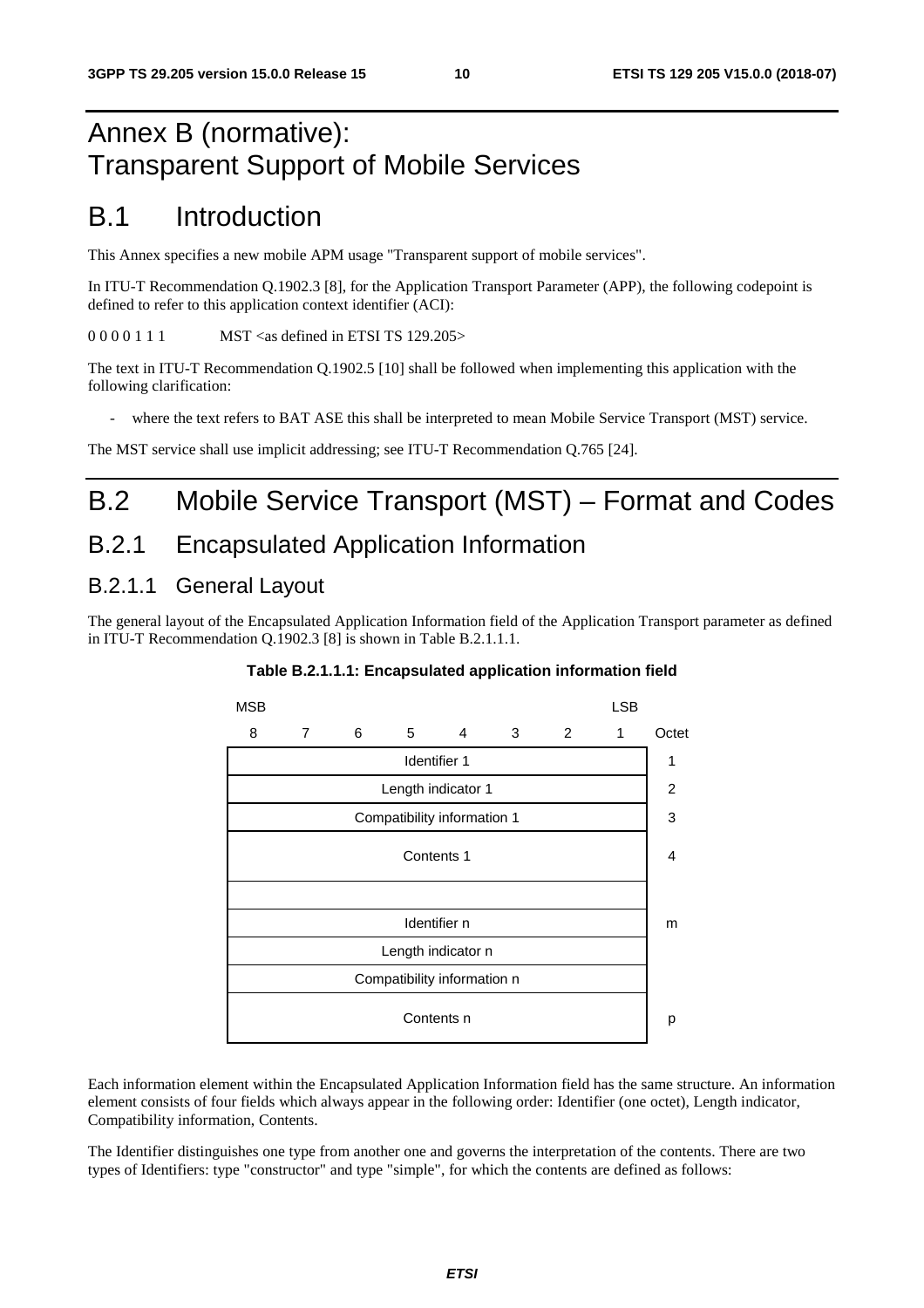- For a "constructor" type, the Contents field shall again consist of one or more information elements, each of which is structured as described above, i.e., Identifier, Length indicator, Compatibility information, Contents.
- For a "simple" type, the Contents field contains one value only.

When passing on an information element of type "constructor", the order of the information elements within this "constructor" shall be maintained.

The Length indicator specifies the length (i.e., integral number of octets in pure binary representation) of the Compatibility information and Contents. The length does not include the Identifier nor the Length indicator.

The format of the Length indicator is shown in Table B.2.1.1.2. Bit 8 is defined as Extension indicator and indicates whether or not the information on the length continues through the next octet. Value "0" of the Extension indicator means "*information continues through the next octet*", while value "*1*" means "*last octet*". The Length indicator itself has a maximum length of 2 octets, i.e., if octet 1a is needed, the Extension indicator of octet 1a is always set to value "*1*".

**Table B.2.1.1.2: Length indicator** 

| u          |  | J |            | ັ |            | Octet |
|------------|--|---|------------|---|------------|-------|
| ext.       |  |   |            |   | <b>LSB</b> |       |
| ext.<br>-4 |  | U | <b>MSB</b> |   |            | 1a    |

The Compatibility information contains corresponding instructions for the case that the received information element is unrecognised. The format of this field is shown in Table B.2.1.1.3.

**Table B.2.1.1.3: Compatibility information** 

|      |                                   |             | 5         | 4        | 3                                | າ                     | Octet |
|------|-----------------------------------|-------------|-----------|----------|----------------------------------|-----------------------|-------|
|      | pass-on not possible              |             |           |          |                                  | general action        |       |
| ext. | send<br>notification<br>indicator | instruction | indicator | reserved | send<br>notificaton<br>indicator | instruction indicator |       |

The following codes are used in the subfields of the Compatibility information field.

- Bits 2 1 *Instruction indicator for general action*
	- 0 0 Pass on information element
	- 0 1 Discard information element
	- 1 0 Discard MST data
	- 1 1 Release call
- Bit 3 *Send notification indicator for general action* 
	- 0 Do not send notification
	- 1 Send notification
- Bit 4 reserved
- Bits 6 5 *Instruction indicator for pass-on not possible* 
	- 0 0 Release call
	- 0 1 Discard information element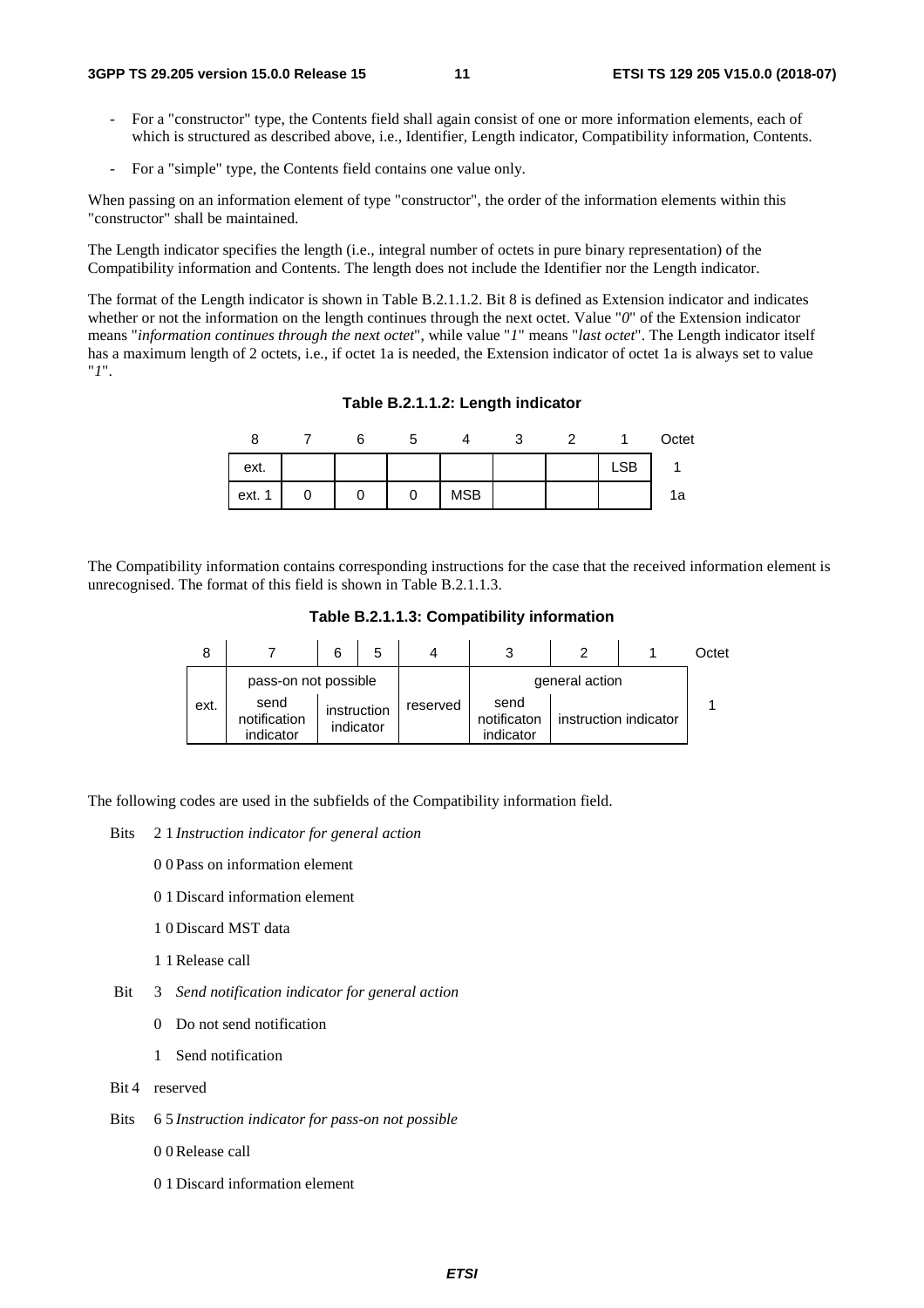- 1 0 Discard MST data
- 1 1 reserved (interpreted as 00)
- Bit 7 *Send notification indicator for pass-on not possible* 
	- 0 Do not send notification
	- 1 Send notification
- Bit 8 *Extension indicator*
	- 0 Information continues through the next octet
	- 1 Last octet

The Contents field is the substance of the element and contains the information the element is intended to convey.

### B.2.1.2 List of Identifiers

Table B.2.1.2.1 contains the list of Identifiers.

| Value                        | Information element name                    | <b>Type</b> | <b>Reference</b> |
|------------------------------|---------------------------------------------|-------------|------------------|
| 0000 0000                    | spare                                       |             |                  |
| 0000 0001                    | Mobile Equipment Identifier                 | simple      | B.2.1.3          |
| 0000 0010                    | <b>LCLS Negotiation Request</b>             | simple      | B.2.1.4          |
| 0000 0011                    | <b>LCLS Negotiation Response</b>            | simple      | B.2.1.5          |
| 0000 0100                    | <b>LCLS Status</b>                          | simple      | B.2.1.6          |
| 0000 0101                    | <b>LCLS Status Change</b>                   | simple      | B.2.1.7          |
| 0000 0110                    | <b>LCLS Status Result</b>                   | simple      | B.2.1.8          |
| 0000 0111                    | <b>LCLS Global Call Reference</b>           | simple      | B.2.1.9          |
| 0000 1000                    | <b>LCLS Configuration Preference</b>        | simple      | B.2.1.10         |
| 0000 1001                    | <b>LCLS Configuration Change</b><br>Request | simple      | B.2.1.11         |
| 0000 1010                    | <b>LCLS Configuration Change</b><br>Result  | simple      | B.2.1.12         |
| 0000 1011<br>to<br>1101 1111 | reserved for 3GPP use                       |             |                  |
| 1110 0000<br>t٥<br>1111 1111 | reserved for national use                   |             |                  |

**Table B.2.1.2.1: List of identifiers** 

## B.2.1.3 Mobile Equipment Identifier

The format of the Mobile Equipment Identifier is shown in Table B.2.1.3.1.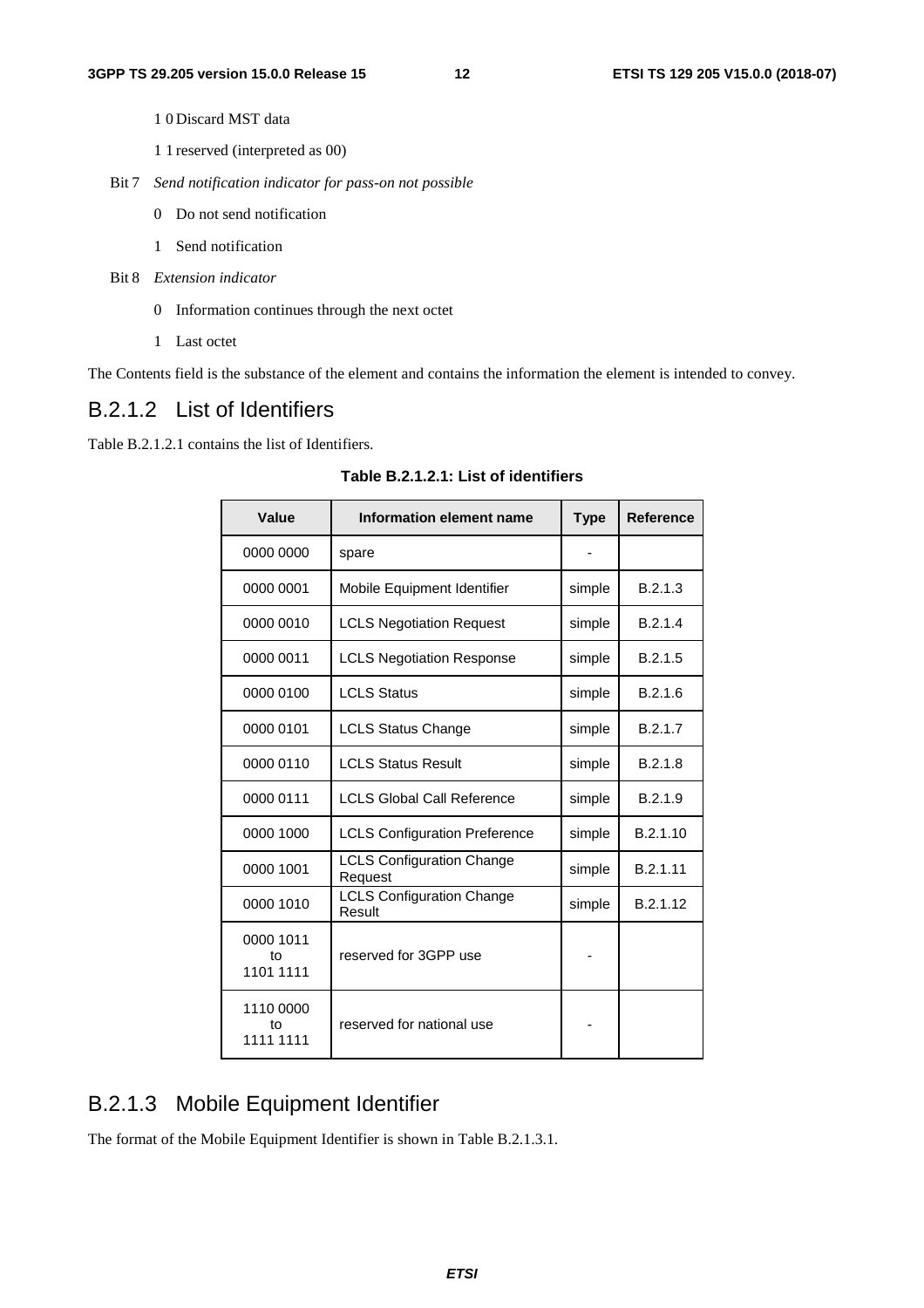

**Table B.2.1.3.1: Mobile Equipment Identifier** 

The MEI contains either the International Mobile station Equipment Identity (IMEI) or the International Mobile station Equipment Identity and Software Version Number (IMEISV) as defined in subclause 6.2 of 3GPP TS 23.003 [25].

Both IMEI and IMEISV are TBCD encoded where IMEI is 15 digits and IMEISV is 16 digits. Bits 5 to 8 of octet n+1 (where n represents the octet of the IMEI(SV) being encoded) encodes digit 2n, bits 1 to 4 of octet n+1 encodes digit 2n-1 (i.e. the order of digits is swapped in each octet compared to the digit order defined in 3GPP TS 23.003 [25]). For IMEI, bits 5 to 8 of the last octet shall be filled with an end mark coded as '1111'.

For the use of the Mobile Equipment Identifier (MEI) see 3GPP TS 23.216 [26] and 3GPP TS 23.237 [27].

### B.2.1.4 LCLS Negotiation Request

The format of the LCLS Negotiation Request is shown in Table B.2.1.4.1.

#### **Table B.2.1.4.1: LCLS Negotiation Request**



The LCLS Negotiation Request is sent in the forward direction to indicate LCLS usage permission.

| <b>Bit 1 2</b> | <b>Permission Indicator</b>         |
|----------------|-------------------------------------|
| 00             | LCLS is allowed                     |
| 01             | LCLS is not allowed                 |
| $10 - 11$      | Reserved for future use             |
| Bit $3 - 7$    | Spare                               |
| <b>Rit 8</b>   | <b>Extension Indicator</b>          |
|                | information continues in next octet |
|                | last octet                          |

For the use of the LCLS Negotiation Request IE see Annex C.2.1 and 3GPP TS 23.284 [29].

### B.2.1.5 LCLS Negotiation Response

The format of the LCLS Negotiation Response is shown in Table B.2.1.5.1.

**Table B.2.1.5.1: LCLS Negotiation Response** 

| <b>MSB</b> |  |   |   |  |   | LSB                     |       |
|------------|--|---|---|--|---|-------------------------|-------|
|            |  | 6 | b |  | w |                         | Octet |
| Spare      |  |   |   |  |   | Permission<br>Indicator |       |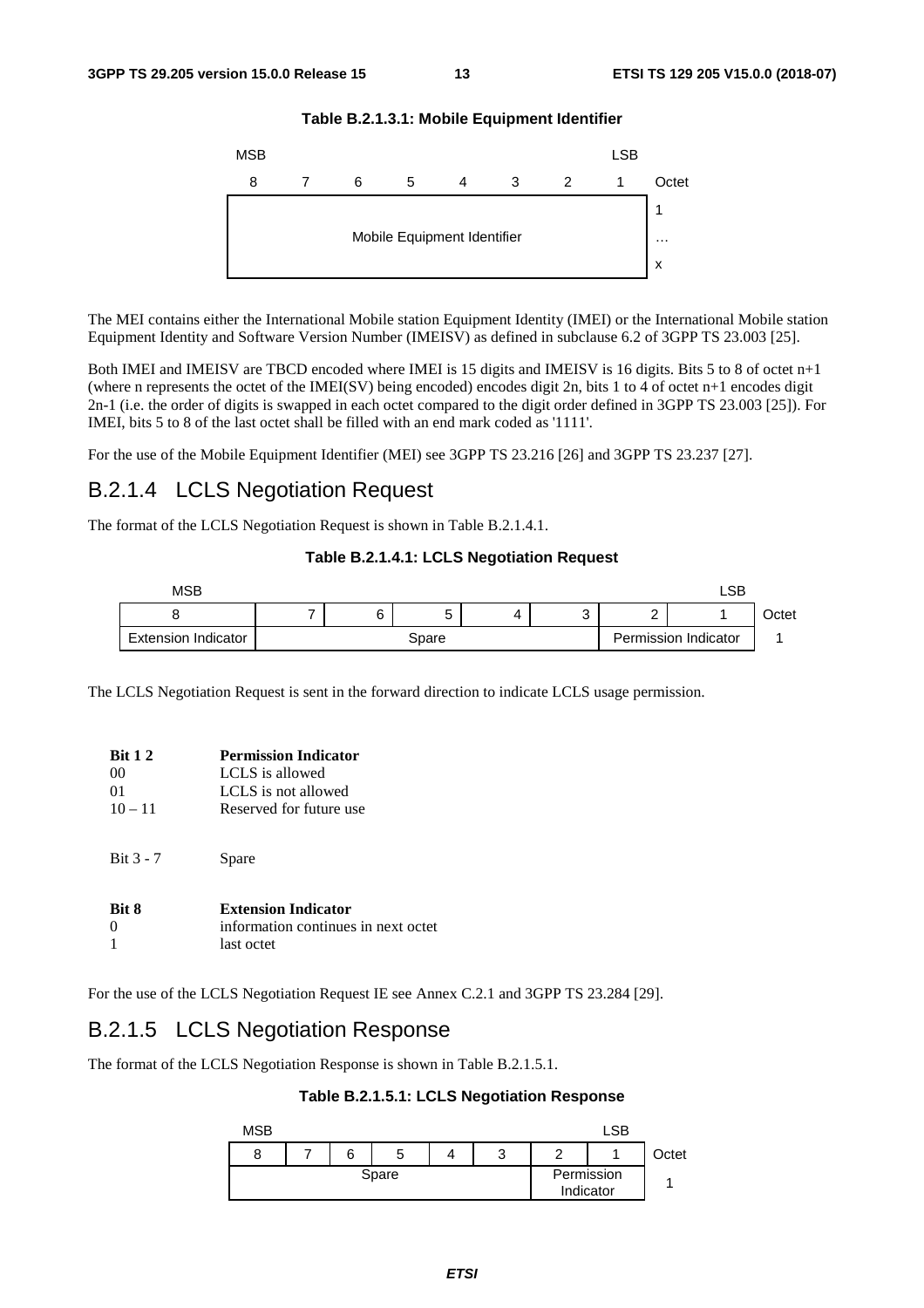The LCLS Negotiation Response contains information sent in the backwards direction to indicate result of the LCLS Negotiation Request. The LCLS Negotiation Response is coded as follows:

| Bits 1 2     | <b>Permission Indicator</b>                |
|--------------|--------------------------------------------|
| 00           | LCLS is allowed                            |
| 01           | LCLS is not allowed                        |
| 10           | LCLS is not supported by a subsequent node |
| 11           | spare                                      |
| Bits $3 - 8$ | Spare                                      |

For the use of the LCLS Negotiation Response IE see Annex C.2.2and 3GPP TS 23.284 [29].

### B.2.1.6 LCLS Status

The format of the LCLS Status is shown in Table B.2.1.6.1.

#### **Table B.2.1.6.1: LCLS Status**



The LCLS Status contains information sent in forward and backward directions to indicate LCLS connection status. The LCLS Status is coded as follows:

| <b>Value</b> | <b>Meaning</b>                         |
|--------------|----------------------------------------|
| 0000 0000    | no indication                          |
| 0000 0001    | LCLS is feasible but not yet connected |
| 0000 0010    | LCLS not connected                     |
| 0000 0011    | LCLS connected                         |

All other values are reserved.

For the use of the LCLS Status IE see Annex C.2.3, C.2.5 and 3GPP TS 23.284 [29].

### B.2.1.7 LCLS Status Change

The format of the LCLS Status Change is shown in Table B.2.1.7.1.

#### **Table B.2.1.7.1: LCLS Status Change**

| MSB.                      |  |  |   |  |  |  |       |
|---------------------------|--|--|---|--|--|--|-------|
|                           |  |  | G |  |  |  | )ctet |
| <b>LCLS Status Change</b> |  |  |   |  |  |  |       |

The LCLS Status Change Identifier contains information sent in forward and backward directions to indicate requested change of LCLS connection status. The LCLS Status Change Identifier is coded as follows:

| <b>Value</b> | <b>Meaning</b>                              |
|--------------|---------------------------------------------|
| 0000 0000    | LCLS connection preparation                 |
| 0000 0001    | LCLS disconnection preparation              |
| 0000 0010    | LCLS disconnection preparation for Handover |

All other values are reserved.

For the use of the LCLS Status Change IE see Annex C.2.6 and 3GPP TS 23.284 [29].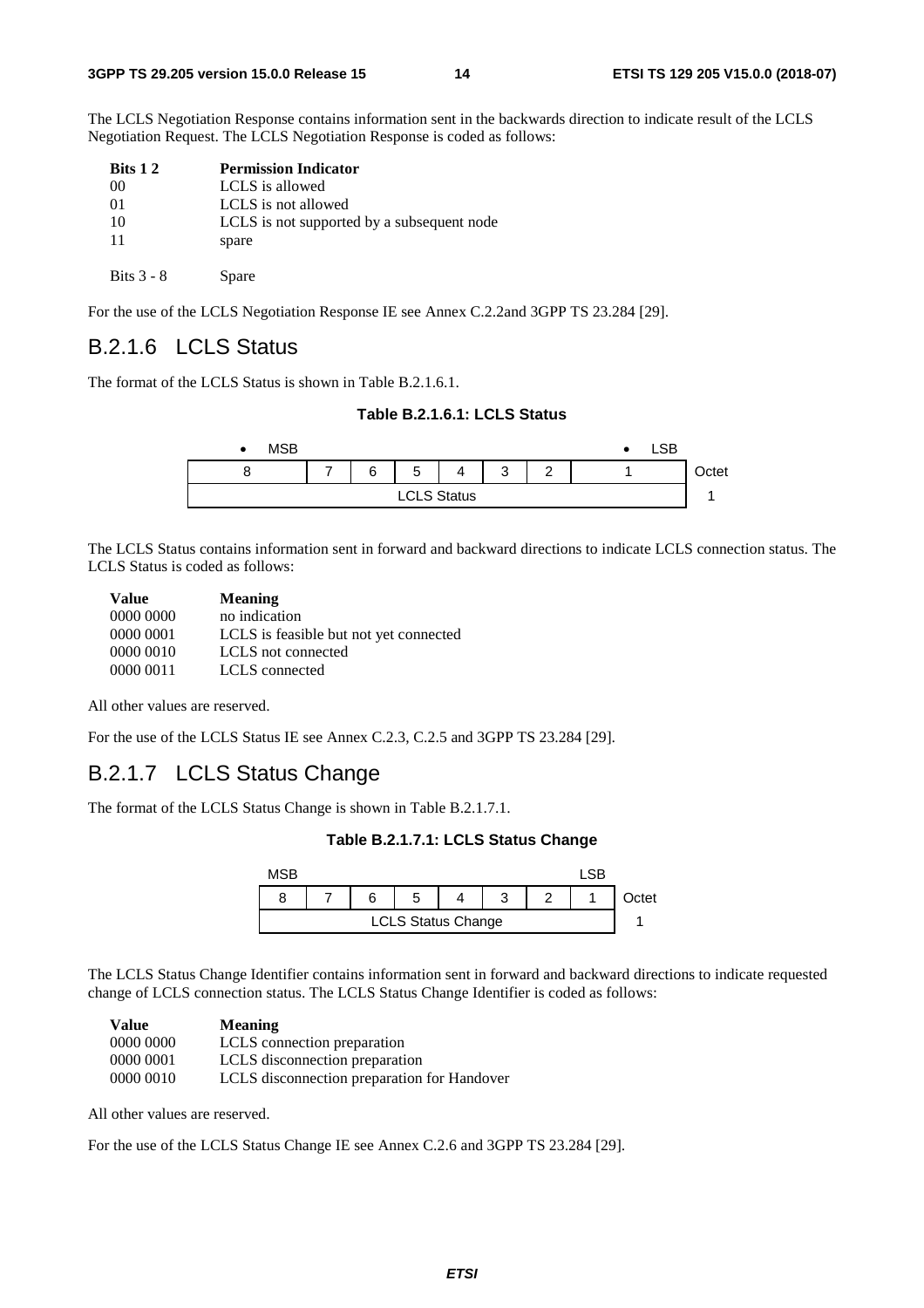### B.2.1.8 LCLS Status Result

The format of the LCLS Status Result is shown in Table B.2.1.8.1.

**Table B.2.1.8.1: LCLS Status Result** 



The LCLS Status Result contains information sent in forward and backward directions to indicate result of the LCLS Status Change Request. The LCLS Status Result is coded as follows:

| <b>Bit 1</b> | <b>Acceptance Indicator</b>         |
|--------------|-------------------------------------|
| - ()         | LCLS Status Change request accepted |
|              | LCLS Status Change request rejected |

| <b>Bits 2 3 4 5</b>   | <b>Rejection Indicator</b>                               |
|-----------------------|----------------------------------------------------------|
| 0000                  | No indication                                            |
| 0001<br>$0010 - 1111$ | Ongoing supplementary service<br>Reserved for future use |
| Bits $6 - 8$          | Spare                                                    |

For the use of the LCLS Status Result IE see Annex C.2.6 and 3GPP TS 23.284 [29].

### B.2.1.9 LCLS Global Call Reference

The format of the LCLS Global Call Reference (GCR) is shown in Table B.2.1.9.1.

|  | Table B.2.1.9.1: LCLS Global Call Reference |
|--|---------------------------------------------|
|--|---------------------------------------------|



The LCLS GCR is information sent in forward direction to uniquely identify a call and correlate activities associated with that call. The LCLS GCR is coded as follows:

Network ID length indicator

Binary coded information indicating the number of octets in the Network ID field.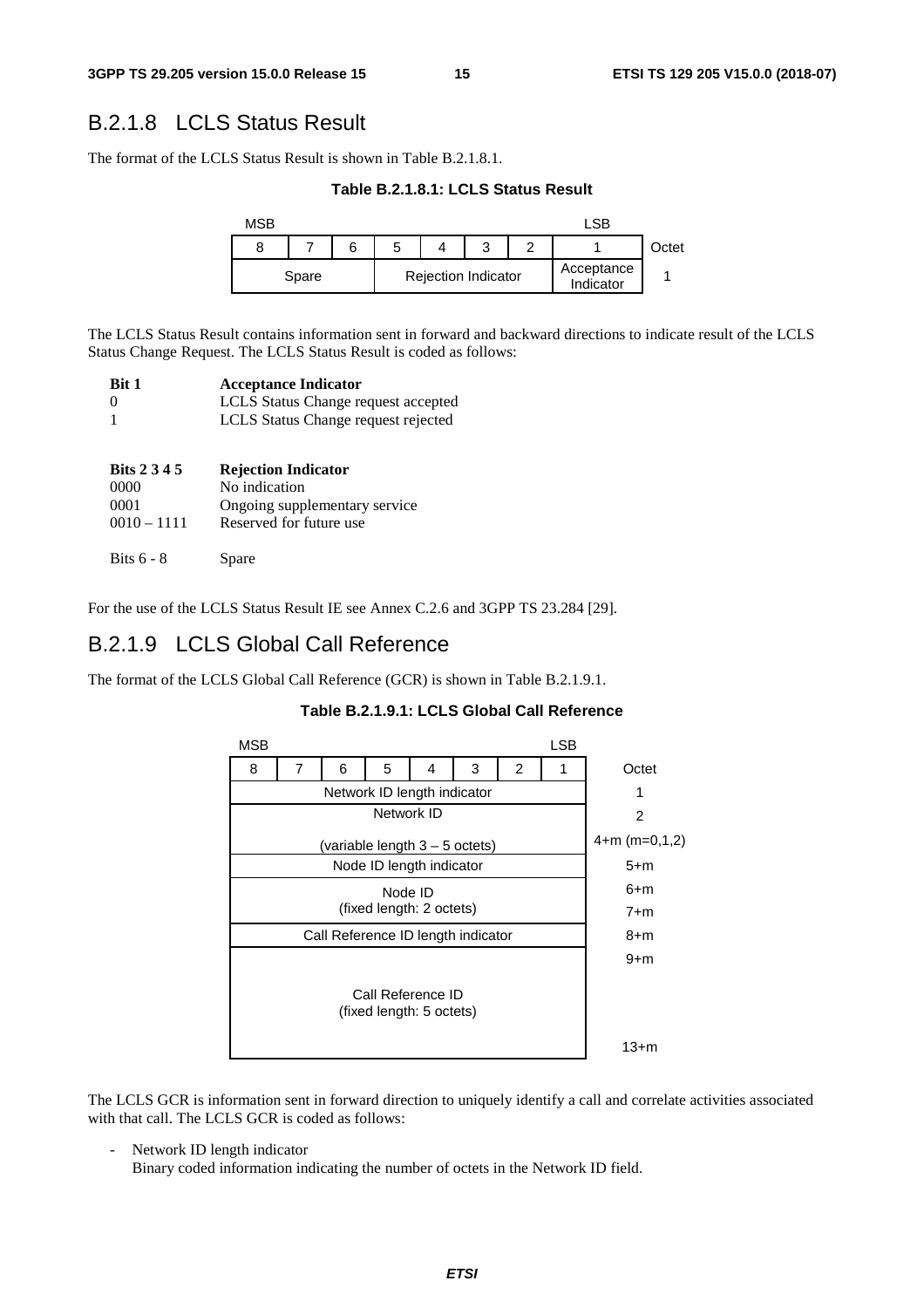- Network ID Information identifying a network. The Network ID field is specified in ITU-T Recommendation Q.1902.3 [8].
- Node ID length Indicator Binary coded information indicating the number of octets in the Node ID field.
- Node ID A binary number that uniquely identifies within the network the node which generates the call reference.
- Call Reference ID length indicator Binary coded information indicating the number of octets in the Call Reference ID field.
- Call Reference ID A binary number used for the call reference of the call. It is generated by the originating serving node for each call.
- NOTE: If the originating serving radio access is GERAN the format of the Call Reference ID subfield is shown in Table B.2.1.9.2. The originating BSS ID is an integer that uniquely identifies the Base Station Subsystem (BSS) Node within an operator's network.



**Table B.2.1.9.2: Call Reference ID** 

For the use of the LCLS GCR IE see Annex C.2.1 and 3GPP TS 23.284 [29].

### B.2.1.10 LCLS Configuration Preference

The format of the LCLS Configuration Preference is shown in Table B.2.1.10.1.

#### **Table B.2.1.10.1: LCLS Configuration Preference**

| <b>MSB</b>             |       |   |                                         |                                               |                                           | LSB                                         |       |
|------------------------|-------|---|-----------------------------------------|-----------------------------------------------|-------------------------------------------|---------------------------------------------|-------|
|                        |       | 6 |                                         |                                               |                                           |                                             | Octet |
| Extension<br>Indicator | Spare |   | Backward Data<br>Reception<br>Indicator | <b>Forward Data</b><br>Reception<br>Indicator | <b>Backward Data</b><br>Sending Indicator | <b>Forward Data</b><br>Sending<br>Indicator |       |

The LCLS Configuration Preference contains information sent in forward and backward directions to indicate negotiated LCLS configuration preference.

| <b>Bit 1</b> | <b>Forward Data Sending Indicator</b><br>not required<br>required   |
|--------------|---------------------------------------------------------------------|
| <b>Bit 2</b> | <b>Backward Data Sending Indicator</b><br>not required<br>required  |
| <b>Bit 3</b> | <b>Forward Data Reception Indicator</b><br>not required<br>required |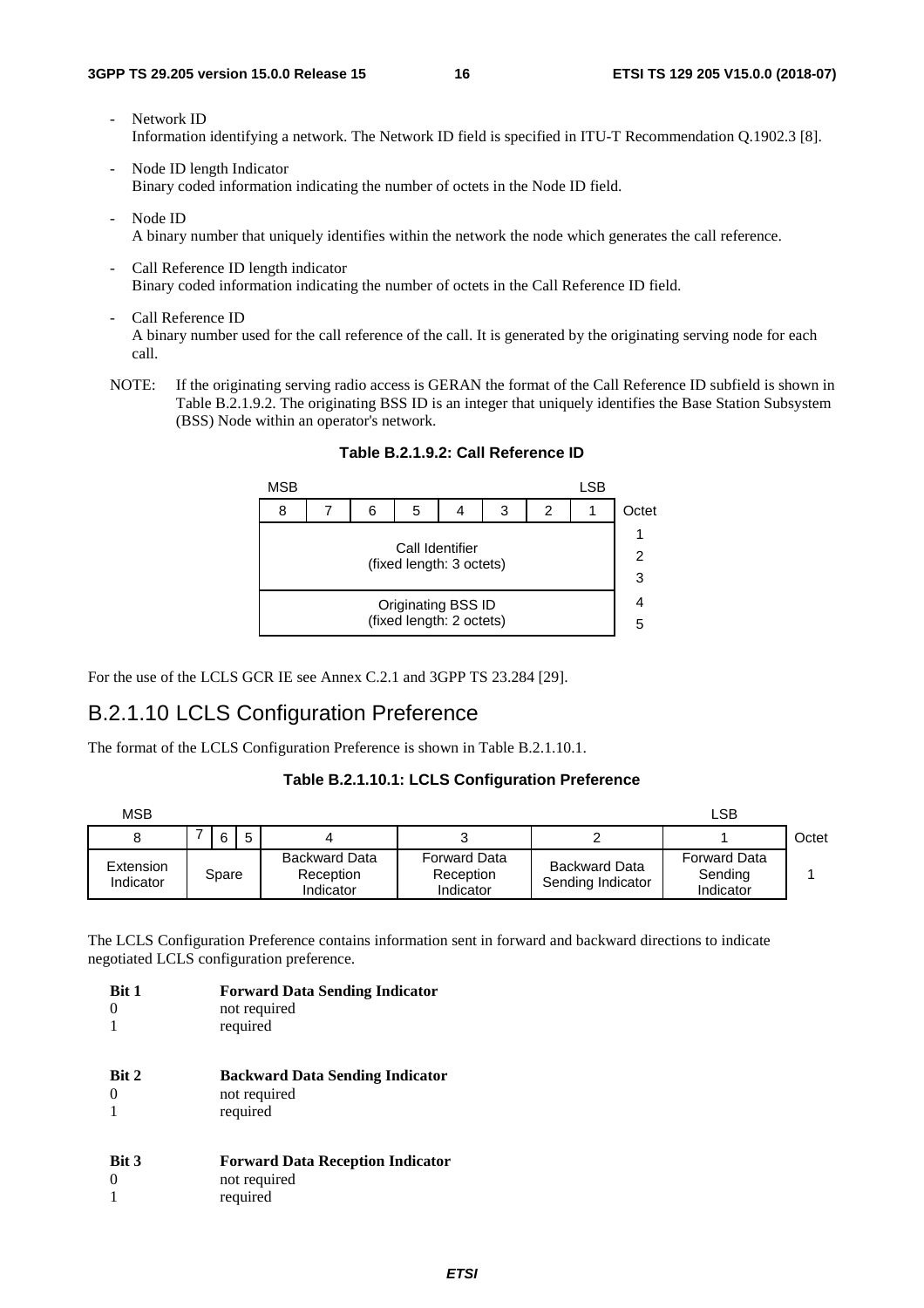| Bit 4        | <b>Backward Data Reception Indicator</b><br>not required<br>required            |
|--------------|---------------------------------------------------------------------------------|
| Bits $5 - 7$ | Spare                                                                           |
| Bit 8        | <b>Extension Indicator</b><br>information continues in next octet<br>last octet |

For the use of the LCLS Configuration Preference IE see Annex C.2.1, C.2.2, C.2.4 and 3GPP TS 23.284 [29].

### B.2.1.11 LCLS Configuration Change Request

The format of the LCLS Configuration Change Request is shown in Table B.2.1.11.1.

| MSB                        |       |  |         |  |  | ∣ SR |       |
|----------------------------|-------|--|---------|--|--|------|-------|
|                            |       |  | 6 5 4 3 |  |  |      | Octet |
| <b>Extension Indicator</b> | Spare |  |         |  |  | Tvpe |       |

**Table B.2.1.11.1: LCLS Configuration Change Request** 

The LCLS Configuration Change Request contains information sent in the forward and backward directions to indicate type of LCLS Configuration Change Request.

| <b>Bit 12</b><br>00<br>$01 - 11$ | <b>Type</b><br>LCLS Configuration Preference Modification Request<br>Spare      |
|----------------------------------|---------------------------------------------------------------------------------|
| Bit $3 - 7$                      | Spare                                                                           |
| Bit 8                            | <b>Extension Indicator</b><br>information continues in next octet<br>last octet |

For the use of the LCLS Configuration Change Request IE see Annex C.2.4 and 3GPP TS 23.284 [29].

### B.2.1.12 LCLS Configuration Change Result

The format of the LCLS Configuration Change Result is shown in Table B.2.1.12.1.

#### **Table B.2.1.12.1: LCLS Configuration Change Result**

| MSB   |  | LSP. |                            |                         |  |  |       |
|-------|--|------|----------------------------|-------------------------|--|--|-------|
| 8     |  |      |                            | $\sqrt{2}$<br>ື         |  |  | Octet |
| Spare |  |      | <b>Rejection Indicator</b> | Acceptance<br>Indicator |  |  |       |

The LCLS Configuration Change Result contains information sent in the backward direction to indicate result of the LCLS Configuration Change Request. The LCLS Configuration Change Result is coded as follows:

| Bit 1 | <b>Acceptance Indicator</b> |
|-------|-----------------------------|
|-------|-----------------------------|

0 LCLS Configuration Change request accepted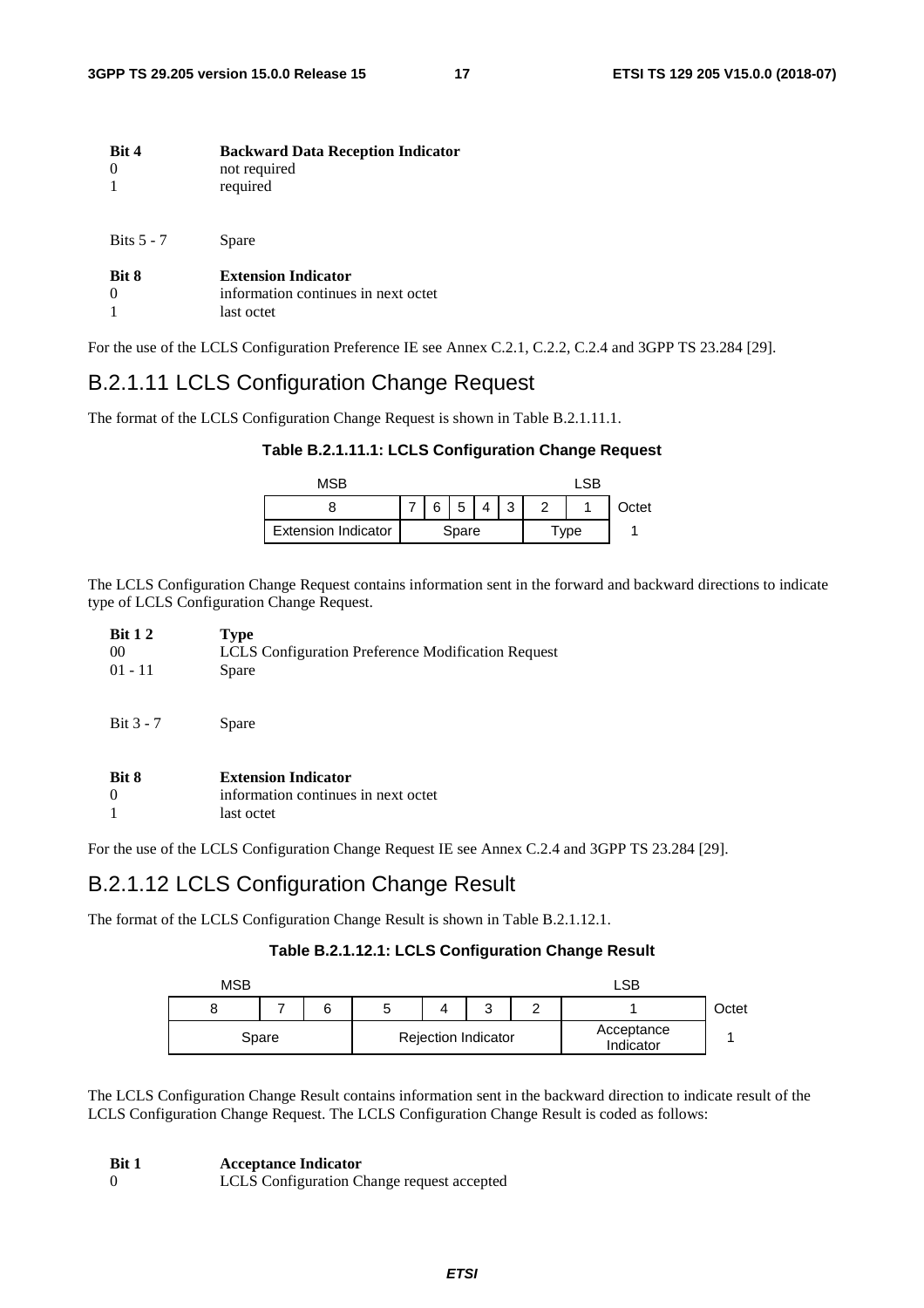1 LCLS Configuration Change request rejected (if set then Rejection Indicator provides further details) **Bits 2 3 4 5 Rejection Indicator**  0000 No indication 0001 Requested LCLS configuration not supported 0010 Ongoing supplementary service 0011 – 1111 Reserved for future use

Bits 6 - 8 Spare

For the use of the LCLS Configuration Change Result IE see Annex C.2.4 and 3GPP TS 23.284 [29].

## B.2.2 Application Transport Instruction Indicators

For the MST service the Application Transport Instruction Indicators (ATII) shall be set as follows:

- Bits 1 *Release call indicator (RCI)* 
	- 0 do not release call
- Bit 2 *Send notification indicator (SNI)*
	- 0 do not send notification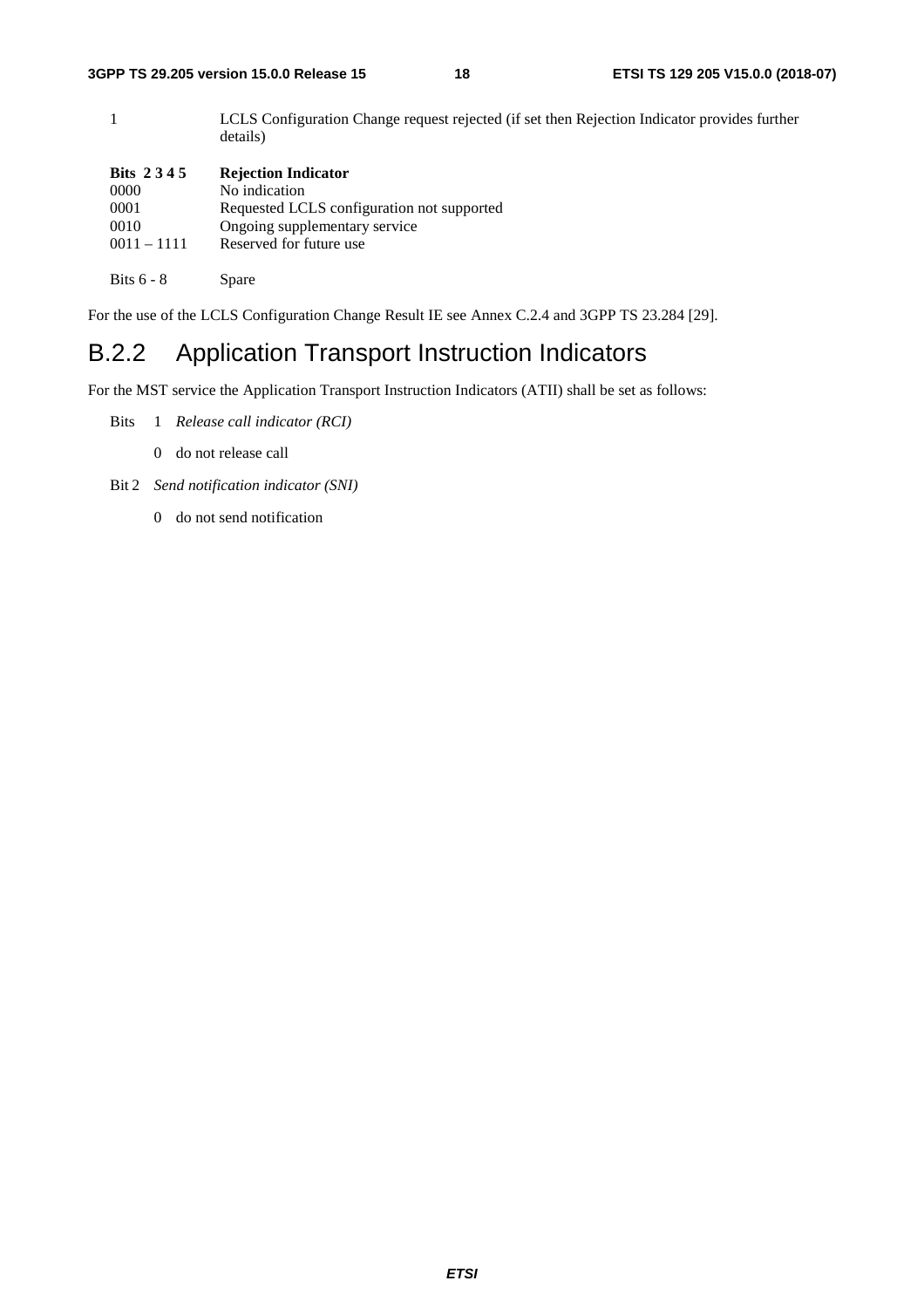## Annex C (normative): LCLS Service Application

LCLS Service is defined in 3GPP TS 23.284 [29] and is dependent on the following identifiers being included in BICC/ISUP messaging. The following sections describe the detailed protocol behaviour when these identifiers are included.

## C.1 Use of MST ASE

LCLS service makes use of the services of the MST ASE described in Annex B. The services of the MST ASE are accessed by means of primitives (such as "MST\_data") which are the same as BAT ASE primitives defined in ITU-T Recommendation Q.765.5 [5].

## C.2 Procedures

## C.2.1 Indication of LCLS Capability

### C.2.1.1 LCLS Service Capability Indication

LCLS service shall be used for a call if MST\_data primitive associated with an IAM includes LCLS Information Elements: a LCLS GCR, a LCLS Negotiation Request and a LCLS Configuration Preference. The absence of the LCLS Negotiation, the LCLS Configuration Preference and the LCLS GCR Information Elements in the IAM specifies that the LCLS service shall not be used.

The compatibility information of the LCLS Negotiation Request, the LCLS Configuration Preference and the LCLS GCR Information Elements shall be set so as to cause the Information Element to be discarded by nodes that do not support LCLS service.

The procedures for call establishment using the LCLS service are described in 3GPP TS 23.284 [29].

## C.2.1.2 Actions at Originating Serving Node

An originating Serving Node (SN) that supports the LCLS service shall indicate this within the IAM message of the mobile originating call by including the LCLS Negotiation Request, the LCLS Configuration Preference and the LCLS GCR Information Elements within the MST Application Transport Parameter (APP) within the IAM.

When the LCLS service is allowed to be used the IAM is sent to the succeeding node with the Permission Indicator of the LCLS Negotiation Request Information Element set to "LCLS is allowed".

Depending on network requirements the originating SN may additionally indicate required configurations for user plane connectivity towards originating or terminating UE within the LCLS Configuration Preference Information Element. If the originating MSC server needs to:

- send data towards the terminating UE it shall set Forward Data Sending Indicator to "required";
- send data towards the originating UE it shall set Backward Data Sending Indicator to "required";
- receive data from the originating UE it shall set Forward Data Reception Indicator to "required";
- receive data from the terminating UE it shall set Backward Data Reception Indicator to "required".

The originating SN shall perform the setting of LCLS Configuration Preference Information Element according to rules specified in sub-clause 4.2 of 3GPP TS 23.284 [29] or it may determine that LCLS is not allowed and indicate this by setting the value of Permission Indicator of the LCLS Negotiation Request Information Element to "LCLS is not allowed".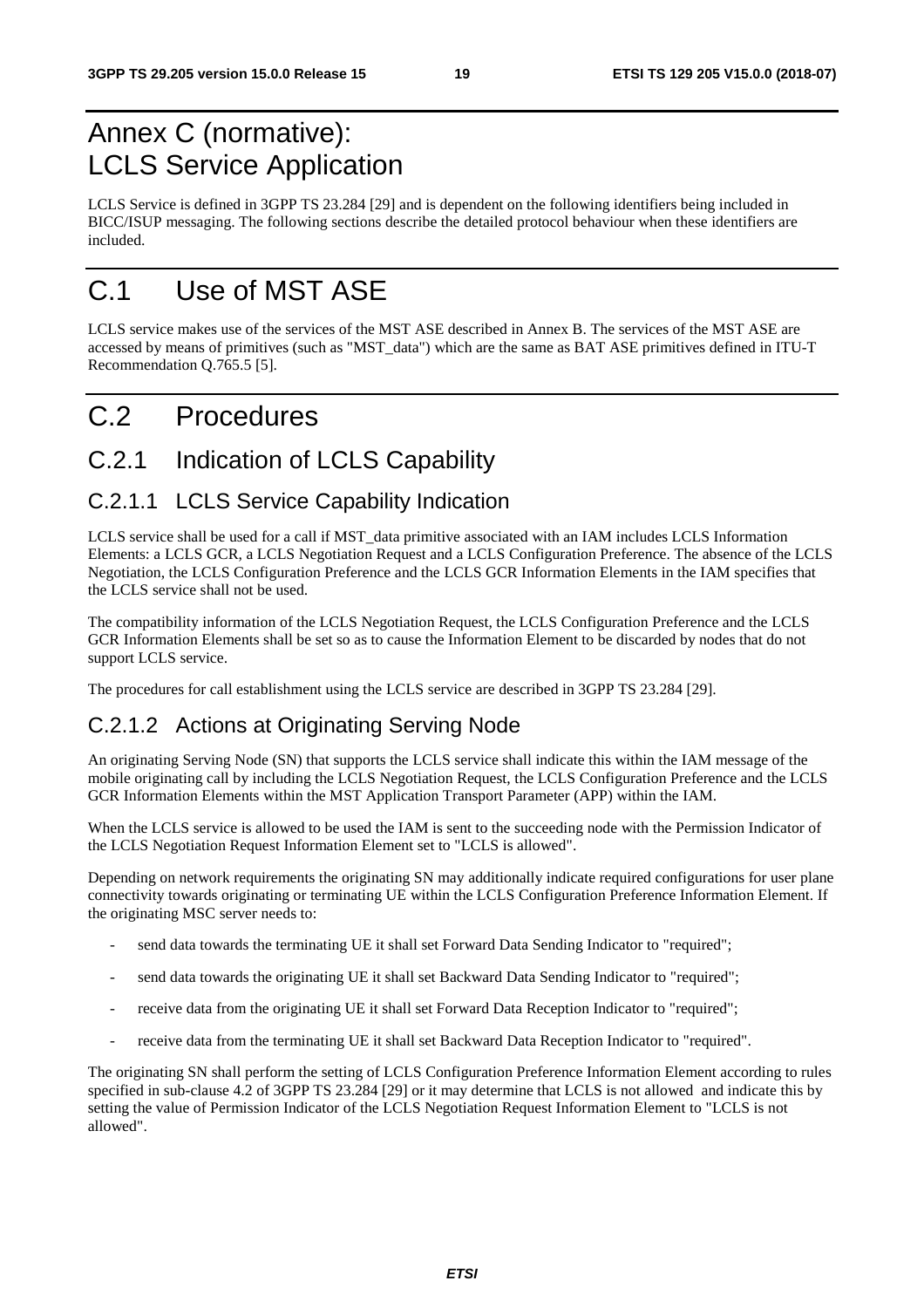### C.2.1.3 Actions at Intermediate Serving Node

For the intermediate Serving Node (SN), LCLS service indication (i.e. LCLS GCR, LCLS Negotiation Request and LCLS Configuration Preference Information Elements) shall be included only if received from the preceding node and if the node itself supports the LCLS service.

The intermediate SN shall not change the LCLS GCR Information Element. If the intermediate SN receives Permission Indicator of the LCLS Negotiation Request Information Element set to "LCLS is not allowed" it shall not change it.

Depending on network requirements the intermediate SN may additionally indicate required configurations for user plane connectivity towards originating or terminating UE by changing the received LCLS Configuration Preference Information Element. If the intermediate SN needs to:

- send data towards the terminating UE it shall set Forward Data Sending Indicator to "required";
- send data towards the originating UE it shall set Backward Data Sending Indicator to "required";
- receive data from the originating UE it shall set Forward Data Reception Indicator to "required";
- receive data from the terminating UE it shall set Backward Data Reception Indicator to "required".

If the intermediate SN receives any of these indicators set to "required" it shall not change them.

## C.2.1.4 Actions at Destination Serving Node

For the destination Serving Node (SN), LCLS service shall be supported only if the IAM with the LCLS Negotiation Request, LCLS Configuration Preference and LCLS GCR Information Elements within the MST Application Transport Parameter (APP) is received from the preceding node and if the node itself supports the LCLS service.

Depending on network requirements the destination SN may additionally modify received configurations for user plane connectivity towards originating or terminating UE, by changing the settings of the LCLS Configuration Preference Information Element. If the destination SN needs to:

- send data towards the terminating UE it shall set Forward Data Sending Indicator to "required";
- send data towards the originating UE it shall set Backward Data Sending Indicator to "required";
- receive data from the originating UE it shall set Forward Data Reception Indicator to "required";
- receive data from the terminating UE it shall set Backward Data Reception Indicator to "required".

If the destination SN receives any of these indicators set to "required" it shall not change them.

The destination SN shall perform modification of LCLS Configuration Preference Information Element according to rules specified in sub-clause 4.2 of 3GPP TS 23.284 [29] or it may determine that LCLS is not allowed and shall indicate this by setting the value of Permission Indicator of the LCLS Negotiation Response Information Element to "LCLS is not allowed".

## C.2.2 Backward LCLS Negotiation during Call Setup

### C.2.2.1 Introduction

LCLS service shall be used for a call if MST\_data primitive associated with first backward (APM or ACM) message includes a LCLS Negotiation Response and a LCLS Configuration Preference Information Elements. The absence of the LCLS Negotiation Response and the LCLS Configuration Preference Information Elements in the first backward message specifies that the LCLS service shall not be used.

The compatibility information of the LCLS Negotiation Response and the LCLS Configuration Preference Information Elements shall be set so as to cause the Information Element to be discarded by nodes that do not support LCLS service.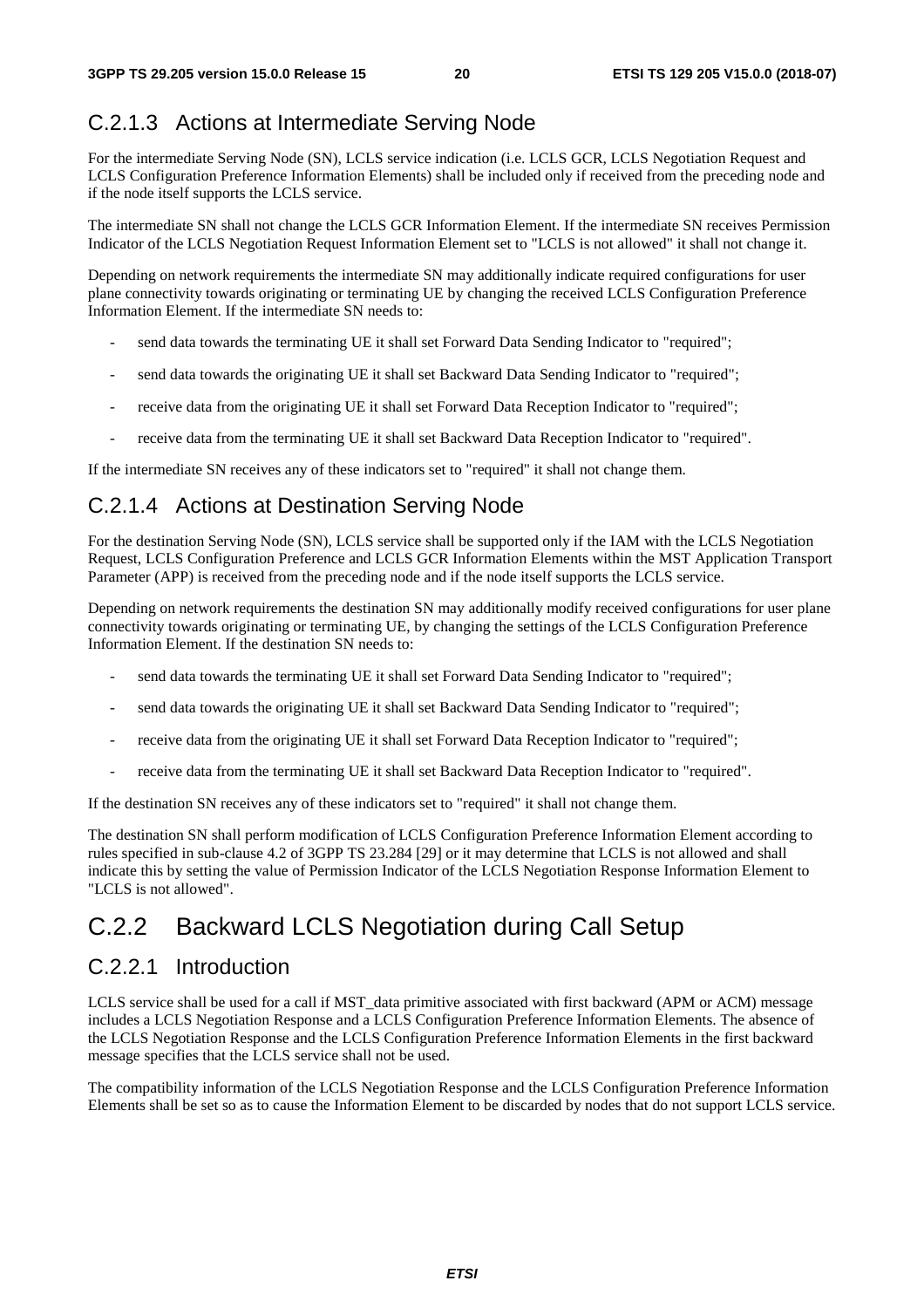### C.2.2.2 Actions at Destination Serving Node

If LCLS service is supported according to conditions specified in sub-clause C.2.1.4 a destination SN shall include in the first backward message (APM or ACM) the LCLS Negotiation Response and the LCLS Configuration Preference Information Elements in the MST\_Data request primitive.

### C.2.2.3 Actions at Intermediate Serving Node

If LCLS service is supported according to conditions specified in sub-clause C.2.1.3 but a succeeding node does not return LCLS Negotiation Response Information Element in the first backward message, an Intermediate SN shall include the LCLS Negotiation Response Information Element. The Permission Indicator of the LCLS Negotiation Response Information Element shall be set to "LCLS is not supported by a subsequent node".

On receipt of a backward message (APM, ACM or CPG) with the LCLS Negotiation Response and the LCLS Configuration Preference Information Elements the Intermediate SN shall store the LCLS configuration settings from the LCLS Configuration Preference Information Element and shall forward the LCLS Negotiation Response and the LCLS Configuration Preference Information Elements unchanged.

### C.2.2.4 Actions at Originating Serving Node

If the first backward message does not contain the LCLS Negotiation Response and the LCLS Configuration Preference Information Elements the originating SN shall assume that LCLS is not supported by succeeding node and LCLS shall not be performed for that call; no further LCLS signalling shall take place for that call.

If the first backward message contains the LCLS Negotiation Response Information Element but the Permission Indicator is set to "LCLS Not Allowed" or "LCLS is not supported by a subsequent node" then the originating SN shall not request establishment of the LCLS connection at this time.

NOTE: A subsequent LCLS Negotiation Response Information Element can be received from succeeding nodes, e.g. in the event of a call forwarding on no reply.

### C.2.3 Answer message

### C.2.3.1 Introduction

LCLS connection may be established for a call if MST data primitive associated with an ANM includes a LCLS Status Identifier Information Element. The absence of the LCLS Status Identifier Information Element in the ANM specifies that the LCLS connection shall not be requested.

The compatibility information of the LCLS Status Identifier shall be set so as to cause the Information Element to be discarded by nodes that do not support LCLS service.

### C.2.3.2 Actions at Destination Serving Node

If a destination SN determines that LCLS service is feasible according to the conditions specified in sub-clause 6.2.1.3.4 of 3GPP TS 23.284 [29] it shall include the LCLS Status Identifier Information Element set to "LCLS feasible but not yet connected" within the MST Application Transport Parameter (APP) within the ANM.

### C.2.3.3 Actions at Intermediate Serving Node

An Intermediate SN shall pass the LCLS Status Identifier within the ANM unchanged.

### C.2.3.4 Actions at Originating Serving Node

When an originating SN receives an ANM with the LCLS Status Identifier indicating the LCLS service is feasible it shall request LCLS connection.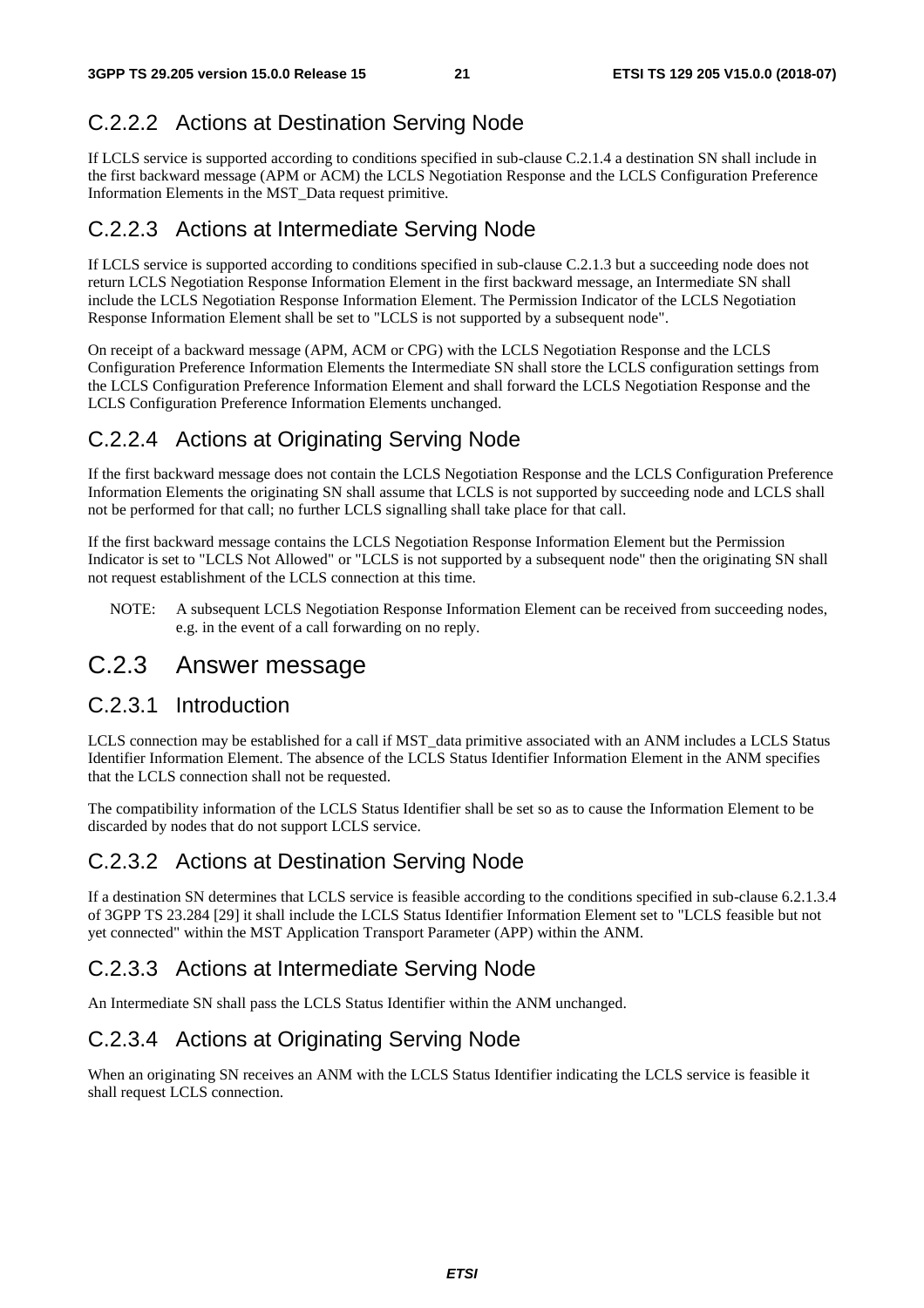## C.2.4 LCLS Configuration Change Request

### C.2.4.1 Introduction

Modification of a LCLS configuration can only occur after the LCLS negotiation has been performed during the call set-up phase according to the procedures described in sub-clauses C.2.1 and C.2.2. A SN involved in a LCLS Configuration Change procedure must not initiate a new LCLS Configuration Change Request until the existing LCLS Configuration Change procedure has been completed.

A LCLS Configuration Change Request message may be sent in either direction and at any time during the active phase of a call, after the LCLS negotiation has been performed during the call establishment. A LCLS Configuration Change Request and a LCLS Configuration Preference Information Elements indicating the requested change of the LCLS configuration shall be included in a MST\_data primitive, corresponding to an APM message.

A MST\_Data primitive, corresponding to the APM message shall be issued in response, including the LCLS Configuration Preference and the LCLS Configuration Change Result Information Elements indicating if the requested change of LCLS configuration has been accepted and if it has not been accepted the reason for rejection.

The compatibility information of the LCLS Configuration Preference, the LCLS Configuration Change Request and LCLS Configuration Change Result Information Elements shall be set so as to cause the Information Element to be discarded and send notification by nodes that do not support LCLS service.

NOTE: The term "initiating" SN in the following clauses refers to a SN which initiates the LCLS Configuration Change Request. The term "terminating" SN in the following clauses refers to a SN which terminates the LCLS Configuration Change Request.

### C.2.4.2 Actions at Initiating Serving Node

If a SN determines that LCLS configuration needs to be changed it may send an APM message which includes a LCLS Configuration Change Request and the LCLS Configuration Preference Information Elements to its succeeding and/or preceding node. The initiating SN shall set the desired configurations as described in sub-clause C.2.1.2.

The LCLS Configuration Change Request may only be initiated if LCLS Negotiation was performed during call establishment.

NOTE: this does not require that LCLS was permitted during the call establishment.

On receipt of an APM message containing the LCLS Configuration Preference and the LCLS Configuration Change Result Information Elements, if the result indicates "accepted" the modification of the LCLS Configuration settings has been successful. If the LCLS Configuration Change Result Information Element indicates "rejected" the initiating SN shall resume the LCLS connection with the LCLS configuration unchanged.

### C.2.4.3 Actions at Intermediate Serving Node

When an intermediate SN receives an APM message with the LCLS Configuration Change Request and the LCLS Configuration Preference Information Elements requesting a certain LCLS Configuration Change the intermediate SN shall check if it can support the requested LCLS configuration. If the intermediate SN can support the proposed LCLS configuration it shall forward the LCLS Configuration Preference and the LCLS Configuration Change Request Information Elements to its succeeding or preceding node. If the intermediate SN cannot support/permit the proposed LCLS configuration it shall respond with a LCLS Configuration Change Result Information Element set to "LCLS Configuration Change request rejected" along with the Rejection Indicator detailing the reason for rejection.

On receipt of an APM message with the LCLS Configuration Change Result and LCLS Configuration Preference Information Elements from its succeeding/preceding node if the LCLS Configuration Change Result Information Elements indicates "accepted" the intermediate SN shall store the LCLS configuration settings from the LCLS Configuration Preference Information Element and shall forward the APM message to its preceding/succeeding node.

If the LCLS Configuration Change Result Information Element indicates "rejected" the intermediate SN shall resume the LCLS connection with the LCLS configuration unchanged and the intermediate SN shall forward the APM message to its preceding/succeeding node.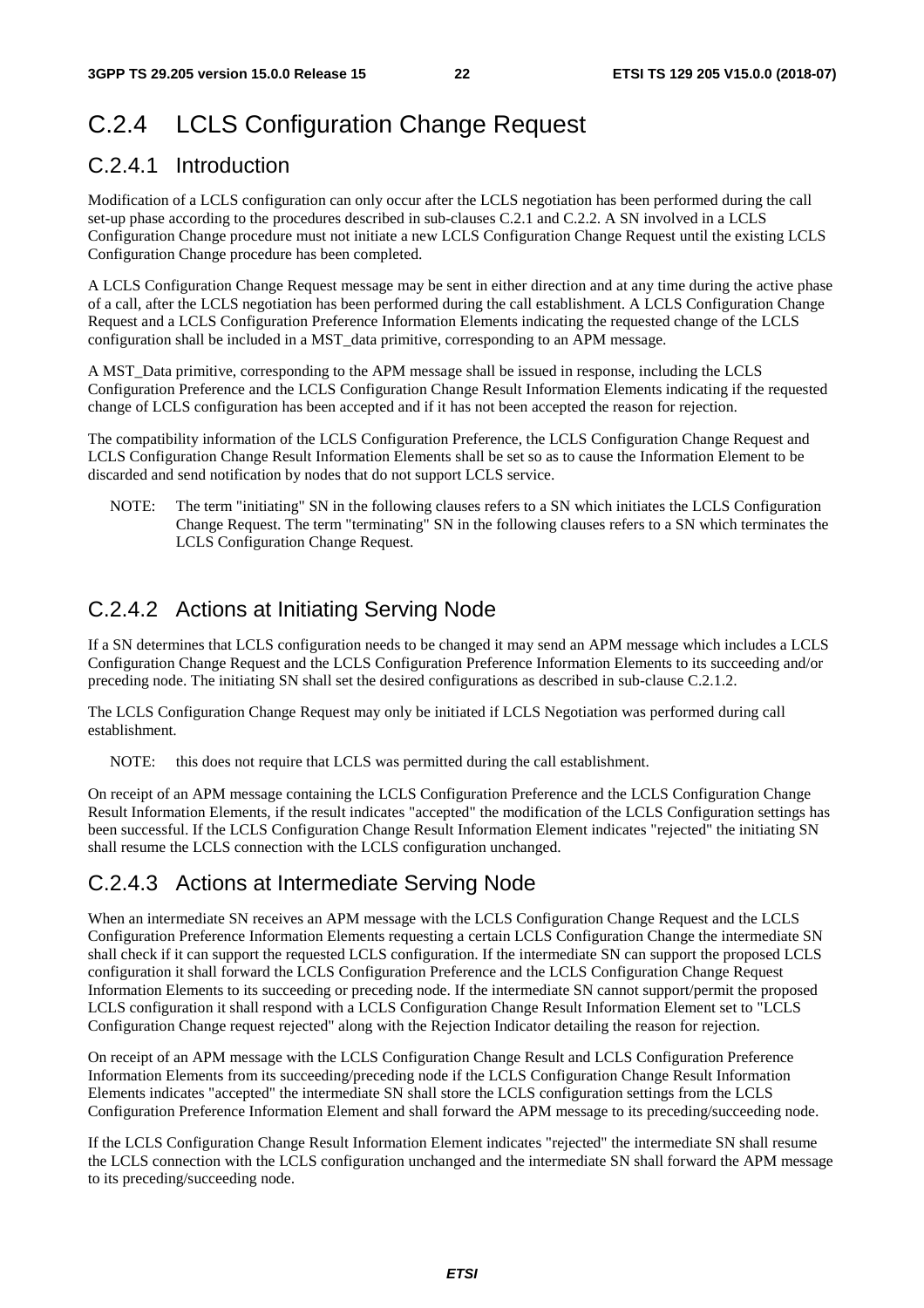## C.2.4.4 Actions at Terminating Serving Node

When an SN which is a terminating SN with respect to a LCLS Configuration Change Request receives an APM message with the LCLS Configuration Change Request and LCLS Configuration Preference Information Elements requesting a certain LCLS Configuration Change the terminating SN shall check if it can support the requested LCLS configuration.

If the terminating SN can support the proposed LCLS configuration change it shall return the LCLS Configuration Preference Information Element and the LCLS Configuration Change Result Information Element indicating acceptance of the LCLS Configuration Change to its succeeding or preceding node. If the terminating SN cannot support/permit the proposed LCLS configuration it shall respond with a LCLS Configuration Change Result Information Element set to "LCLS Configuration Change request rejected" along with the Rejection Indicator detailing the reason for rejection.

## C.2.5 LCLS Status Update

## C.2.5.1 Introduction

A LCLS Status Update message may be sent in either direction to indicate that a LCLS connection status has been changed. A LCLS Status Identifier Information Element indicating the new LCLS connection status value shall be included in a MST\_data primitive, corresponding to an APM message.

The compatibility information of the LCLS Status Identifier shall be set so as to cause the Information Element to be discarded and send notification by nodes that do not support LCLS service.

NOTE: The term "initiating" SN in the following clauses refers to an originating SN or a destination SN that may initiate the LCLS Status Update message. The term "terminating" SN in the following clauses refers to an originating SN or a destination SN that may receive the LCLS Status Update message.

### C.2.5.2 Actions at Initiating Serving Node

If a SN determines that the LCLS connection status has been changed it shall send the new LCLS connection status value to an adjacent SN. An initiating SN shall send the LCLS Status Identifier Information Element within the MST Application Transport Parameter (APP) within the APM message.

### C.2.5.3 Actions at Intermediate Serving Node

When an intermediate SN receives the APM message with the LCLS Status Identifier Information Element from the preceding/succeeding SN and if the same LCLS connection status value has not been already received from the succeeding/preceding SN, the intermediate SN shall store the new LCLS Connection status value and shall pass the LCLS Status Identifier Information Element within the APM message unchanged to its succeeding/preceding SN.

## C.2.5.4 Actions at Terminating Serving Node

When a terminating SN receives the APM message with the LCLS Status Identifier Information Element from the adjacent SN, it shall update its LCLS connection status value.

## C.2.6 LCLS Status Change Request

### C.2.6.1 Introduction

A LCLS Status Change Request message may be sent in either direction and at any time during the active phase of a call, after the LCLS has been initially established. A LCLS Status Change Identifier Information Element indicating the requested change of the LCLS connection status shall be included in a MST\_data primitive, corresponding to an APM message.

An MST\_Data primitive, corresponding to the APM message shall be issued in response, including the LCLS Status Change Identifier Information Element and a LCLS Status Result Identifier Information Element indicating if the requested change of LCLS connection status has been accepted and if it has not been accepted the reason for rejection.

The compatibility information of the LCLS Status Change Identifier and the LCLS Status Result Identifier shall be set so as to cause the Information Element to be discarded and send notification by nodes that do not support LCLS service.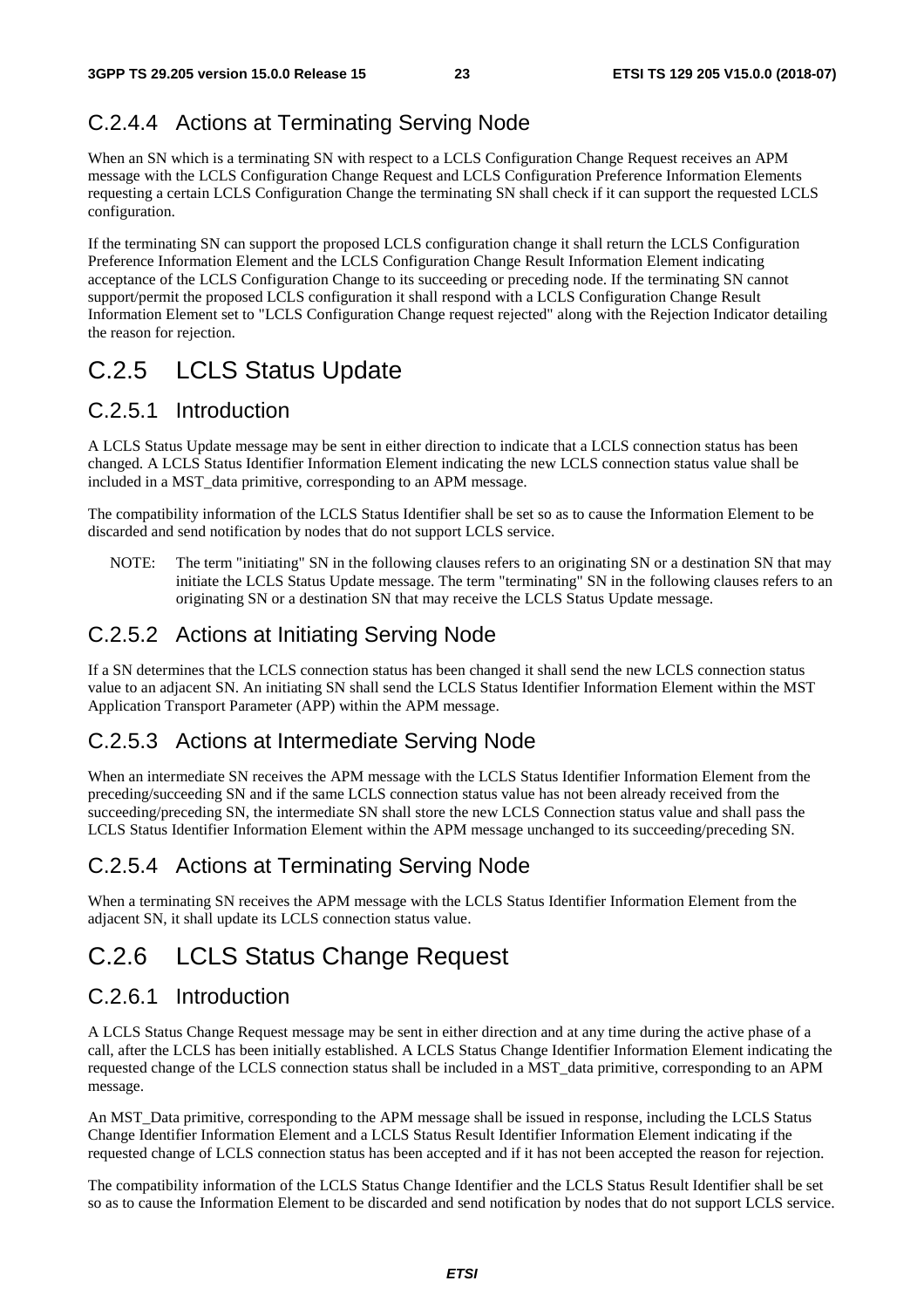NOTE: The term "initiating" SN in the following clauses refers to a SN which initiates the LCLS Status Change. The term "terminating" SN in the following clauses refers to a SN which terminates the LCLS Status Change.

### C.2.6.2 Actions at Initiating Serving Node

When a SN determines that the LCLS connection status needs to be changed, it shall request the change of the LCLS connection status from its preceding and/or succeeding SN. An initiating SN shall send the LCLS Status Change Identifier Information Element within the MST Application Transport Parameter (APP) within an APM message.

An APM message containing the LCLS Status Change Identifier Information Element and a LCLS Status Result Identifier Information Element will be received in response from the succeeding and/or preceding SN.

If initiating SN is an SN serving a Radio Network (originating SN or destination SN), upon reception of the LCLS Status Result Identifier Information Element indicating the acceptance of the requested LCLS connection status change, the initiating SN shall change the LCLS connection status.

NOTE: This change of LCLS connection status can be deferred until signalling interaction with the served Radio Network Controller, which is outside of the scope of this specification.

### C.2.6.3 Actions at Intermediate Serving Node

When an intermediate SN receives from a preceding/succeeding SN an APM message that includes a LCLS Status Change Identifier Information Element within the MST Application Transport Parameter (APP) it shall check if it can support the required change of the LCLS connection status.

If the intermediate SN cannot support the requested change of the LCLS connection status it shall respond to the preceding/succeeding SN with the APM message containing the LCLS Status Change Identifier Information Element and a LCLS Status Result Identifier Information Element with an Acceptance indicator set to "LCLS Status Change request rejected" along with a Rejection Indicator detailing the reason for rejection.

If the intermediate SN can support the required change of the LCLS connection status it shall pass the LCLS Status Change Identifier Information Element within the APM message unchanged to its succeeding/preceding SN. An APM message will be received in response, including the LCLS Status Change Identifier Information Element and a LCLS Status Result Identifier Information Element from its succeeding/preceding SN. The intermediate SN shall pass the LCLS Status Change Identifier Information Element and the LCLS Status Result Identifier Information Element within the APM message unchanged to its succeeding/preceding SN.

## C.2.6.4 Actions at Terminating Serving Node

Upon reception of an APM message that includes a LCLS Status Change Identifier Information Element, from the adjacent SN, a terminating SN shall check if it can support the required change of the LCLS connection status.

If the terminating SN can support the required change, it shall change the LCLS connection status. If the result of the LCLS connection status change is successful the terminating SN shall send to the adjacent SN the APM message with the LCLS Status Change Identifier Information Element and a LCLS Status Result Identifier Information Element indicating the acceptance of the requested LCLS connection status change.

NOTE: If the terminating SN is an SN serving a Radio Network (originating SN or destination SN), there can be additional signalling with the served Radio Network Controller, prior to responding to the LCLS Status Change Request; this is, however, outside of the scope of this specification.

If the result of the LCLS connection status change is unsuccessful or if the terminating SN cannot support the required change it shall respond to the adjacent SN with the APM message containing the LCLS Status Change Identifier Information Element and a LCLS Status Result Identifier Information Element with an Acceptance indicator set to "LCLS Status Change request rejected" along with a Rejection Indicator detailing the reason for rejection.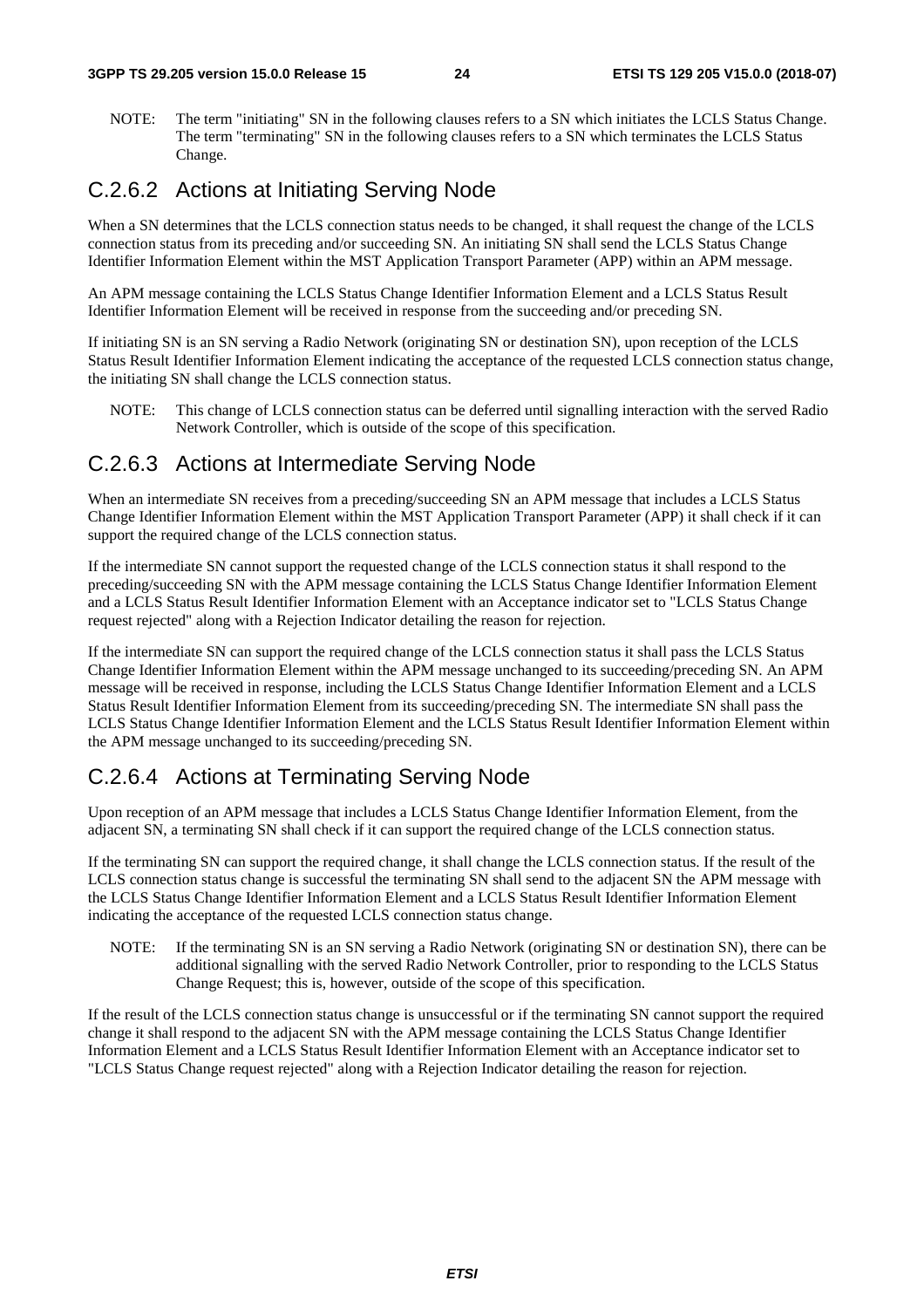┑

## Annex D (informative): Change history

 $\blacksquare$ 

| <b>Change history</b> |                                 |                  |    |                 |                                                                                            |       |                 |
|-----------------------|---------------------------------|------------------|----|-----------------|--------------------------------------------------------------------------------------------|-------|-----------------|
| <b>Date</b>           | TSG#                            | TSG Doc.         | CR |                 | <b>Rev Subject/Comment</b>                                                                 | Old   | <b>New</b>      |
| 17/1/01               | CN3/CN4<br>#66<br>Beijing       |                  |    |                 | 0.1. New Document approved                                                                 |       | 0.1.0           |
| 15/2/01               | Ad hoc<br>CN 4#6 in<br>Madrid   |                  |    | 0.2             | <b>Revised Document approved</b>                                                           | 0.1.0 | 0.2.0           |
| 01/3/01               | CN 4 #7<br>Sophia-<br>Antopolis |                  |    | 0.3             | Forwarded to TSG CN Plenary meeting #11 for approval                                       | 0.2.0 | 2.0.0           |
| 03/2001               | CN#11                           | NP-010083        |    |                 | Modifications made during CN#11                                                            | 2.0.0 | 2.1.0           |
| 03/2001               | CN#11                           | NP-010214        |    |                 | Approved in CN#11                                                                          | 2.1.0 | 4.0.0           |
| 06/2001               | <b>CN#12</b>                    | NP-010285 0001   |    | $\mathbf{1}$    | Changes to provide interworking between signalling tansport                                | 4.0.0 | 4.1.0           |
| 09/2001               | CN#13                           |                  |    |                 | Editorial clean up                                                                         | 4.1.0 | 4.2.0           |
| 09/2001               | CN#13                           | NP-010452 0002   |    |                 | Mc signalling transport in IP environment                                                  | 4.1.0 | 4.2.0           |
| 09/2001               | CN#13                           | NP-010452 0003 1 |    |                 | BICC signalling transport in IP enviroment                                                 | 4.1.0 | 4.2.0           |
| 09/2001               | <b>CN#13</b>                    | NP-010452 0004   |    |                 | Status of ITU recommendation Q.2150.3                                                      | 4.1.0 | 4.2.0           |
| 06/2002               | <b>CN#16</b>                    |                  |    |                 | Rel-5 created after CN#16                                                                  | 4.2.0 | 5.0.0           |
| 06/2003               | <b>CN#20</b>                    | NP-030220 0006 2 |    |                 | Alignment of references after renumbering of H248 by ITU-T                                 | 5.0.0 | 5.1.0           |
| 12/2004               | <b>CN#26</b>                    |                  |    |                 | Rel-6 created after CN#26                                                                  | 5.1.0 | 6.0.0           |
| 06/2006               | CT#32                           | CP-060298 0009   |    | $\overline{11}$ |                                                                                            | 6.0.0 | 6.1.0           |
| 06/2007               | CT#36                           |                  |    |                 | Upgraded unchanged from Rel-6                                                              | 6.1.0 | 7.0.0           |
| 12/2008               | CT#42                           |                  |    |                 | Upgraded unchanged from Rel-7                                                              | 7.0.0 | 8.0.0           |
| 06/2009               | CT#44                           | CP-090312 0011   |    | 2               | Amendment for "multimedia Customized Alerting Tone (CAT)<br>service in ITU ISUP/BICC       | 8.0.0 | 8.1.0           |
| 06/2009               | CT#44                           | CP-090499 0013 1 |    |                 | Mobile Service Application Transport                                                       | 8.1.0 | 9.0.0           |
| 12/2009               | CT#46                           | CP-090801 0017   |    | 2               | Introduction of IMEI IE to Mobile APM for SRVCC Emergency Call                             | 9.0.0 | 9.1.0           |
| 06/2010               | CT#48                           | CP-100267 0020   |    | $\vert$ 1       | ITU amendments for Customized Alerting Tone (CAT)                                          | 9.1.0 | 9.2.0           |
| 06/2010               | CT#48                           | CP-100278 0018   |    |                 | <b>IPBCP</b> version                                                                       | 9.1.0 | 9.2.0           |
| 03/2011               | CT#51                           | CP-110041 0027   |    | $\mathbf{1}$    | Correcting non-specific external references                                                | 9.2.0 | 9.3.0           |
| 03/2011               | CT#51                           | CP-110081 0021   |    | $\vert$ 1       | Introduction of LCLS Application to Mobile Service Application<br>Transport                | 9.3.0 | 10.0.0          |
| 06/2011               | CT#52                           | CP-110376 0028   |    |                 | Miscellaneous corrections                                                                  |       | 10.0.0 10.1.0   |
| 09/2011               | CT#53                           | CP-110571 0034   |    |                 | Indication of LCLS Negotiation type                                                        |       | 10.1.0 10.2.0   |
| 12/2011               | CT#54                           | CP-110799 0036 1 |    |                 | Correction to Procedures for Indication of LCLS Capability                                 |       | 10.2.0 10.3.0   |
| 12/2011               | CT#54                           | CP-110799 0037   |    | 2               | Correction to Procedures for Backward LCLS Negotiation                                     |       | 10.2.0 10.3.0   |
| 12/2011               | CT#54                           | CP-110799 0038   |    |                 | Correction to Procedures for LCLS in Answer message                                        |       | 10.2.0 10.3.0   |
| 12/2011               | CT#54                           | CP-110799 0039   |    | 2               | Correction to Procedures for LCLS Negotiation Change                                       |       | 10.2.0 10.3.0   |
| 12/2011               | CT#54                           | CP-110799 0040   |    | $\overline{11}$ | Correction to Procedures for LCLS Status Update                                            |       | 10.2.0 10.3.0   |
| 12/2011               | CT#54                           | CP-110799 0041   |    | $\mathbf{1}$    | Correction to Procedures for LCLS Status Change                                            |       | $10.2.0$ 10.3.0 |
| 12/2011               | CT#54                           | CP-110799 0043   |    | $\vert$ 1       | Re-specify Information Elements for LCLS Negotiation and LCLS<br><b>Negotiation Change</b> |       | 10.2.0 10.3.0   |
| 12/2012               | CT#57                           |                  |    |                 | Upgraded unchanged from Rel-7                                                              |       | 10.3.0 11.0.0   |
| 2014-09               |                                 |                  |    |                 | Update to Rel-12 version (MCC)                                                             |       | 11.0.0 12.0.0   |
| 2015-12               | CT#70                           |                  |    |                 | Update to Rel-13 version (MCC)                                                             |       | 12.0.0 13.0.0   |
| 2017-03               | CT#75                           |                  |    | $\overline{a}$  | Update to Rel-14 version (MCC)                                                             |       | 13.0.0 14.0.0   |
| 2018-06               | CT#80                           |                  |    | L.              | Update to Rel-15 version (MCC)                                                             |       | 14.0.0 15.0.0   |
|                       |                                 |                  |    |                 |                                                                                            |       |                 |